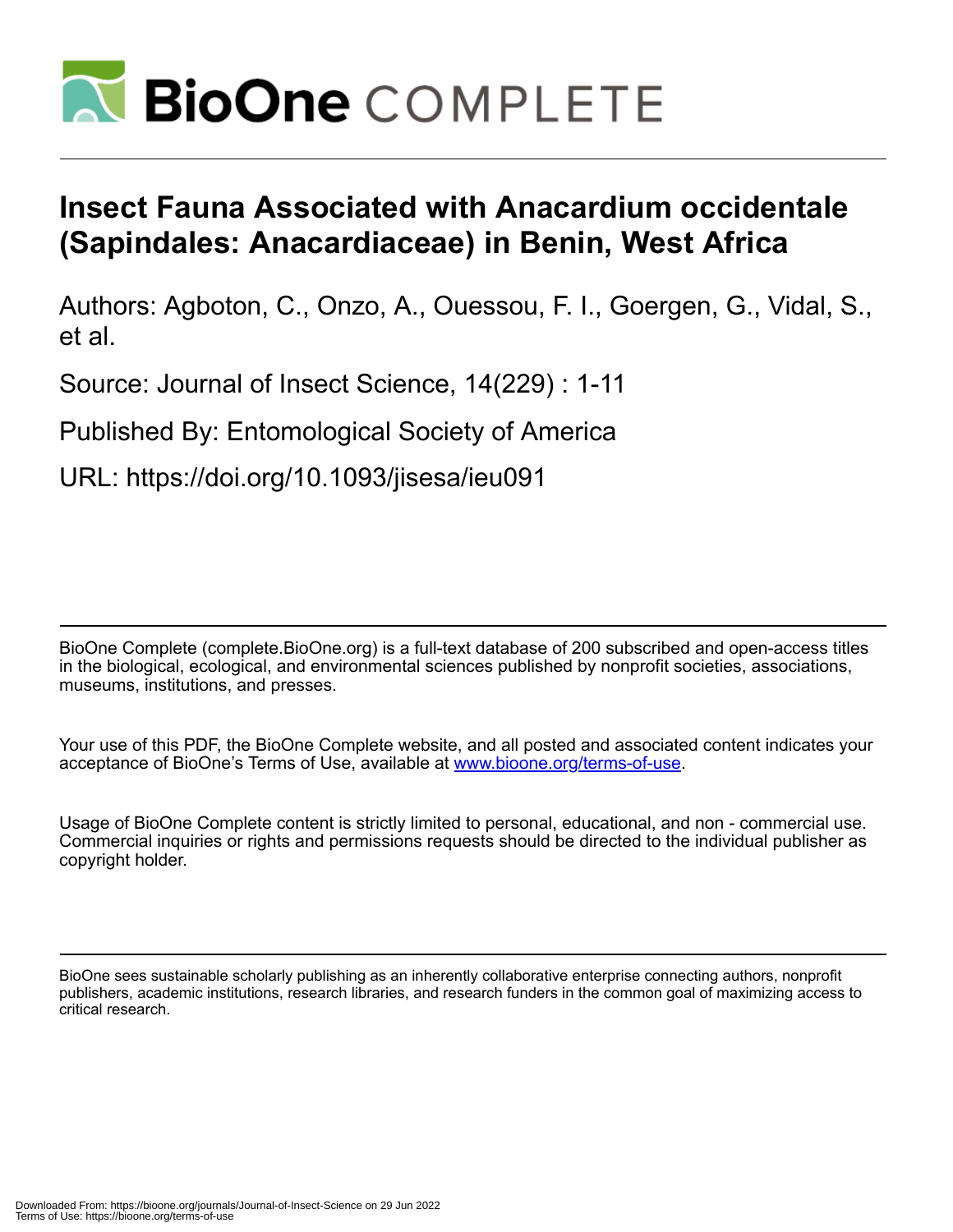### **RESEARCH**

# Insect Fauna Associated With Anacardium occidentale (Sapindales: Anacardiaceae) in Benin, West Africa

C. Agboton, $^{1,2,3}$  A. Onzo, $^{1,4}$  F. I. Ouessou, $^{1,4}$  G. Goergen, $^1$  S. Vidal, $^2$  and M. Tamò $^1$ 

<sup>1</sup>International Institute of Tropical Agriculture (Benin Station), 08 BP 0932 Tri Postal, Cotonou, Bénin<br><sup>2</sup>Ceorg August University Department of Crop Sciences (Agricultural Enternalegy, Gricobachstrasse, 6

<sup>2</sup>Georg August University Department of Crop Sciences/Agricultural Entomology, Grisebachstrasse, 6-D370777 Goettingen, Germany

<sup>4</sup> Université de Parakou, Faculté d'Agronomie, BP 123 Parakou, Bénin

Subject Editors: Henry Hagedorn and Marc De Meyer

J. Insect Sci. 14(229): 2014; DOI: 10.1093/jisesa/ieu091

ABSTRACT. Cashew, Anacardium occidentale L. (Sapindales: Anacardiaceae), is an important cash crop in Benin. However, its production is threatened by several biotic factors, especially insects. In Benin, very few studies have focused on insects and just listed species commonly found on cashew worldwide. The present investigation fills this gap by presenting an exhaustive inventory of insect species associated with this crop in the country. The survey was carried out from September 2009 to August 2010 in 22 cashew orchards (5 young and 17 mature) distributed over three major agroecological zones where cashew is most produced in the country. Insects were collected using chemical knock-down technique and visual observation followed by capture with sweep net. In addition, infested plant organs were sampled and incubated to collect emerging insects. In total, 262 insect species were recorded and identified. Among them, the wood borer Apate terebrans Pallas, the leafminer Eteoryctis gemoniella Stainton, and the mirid bugs Helopeltis schoutedeni Reuter., and Helopeltis anacardii Miller., appeared as the most important insect species attacking cashew in Benin. Beneficial insects encountered included some predators, parasitoids, and pollinators. Few vertebrate predators were also recorded on the trees. Differences in agroecological conditions or in field cleanliness did not affect the number of insect species encountered in the cashew orchards. The results of this study represent an important baseline data for the design and implementation of strategies for cashew protection in Benin.

Key Words: Eteoryctis gemoniella, Apate terebrans, cashew, entomofauna, field cleanliness Helopeltis schoutedeni

Cashew, Anacardium occidentale L. (Sapindales: Anacardiaceae), is a perennial tree crop grown in about 32 countries worldwide, particularly in the tropics of America, Asia, and Africa, where climatic conditions are favorable for its economic cultivation ([Pradeepkumar et al. 2008\)](#page-7-0). It provides several products such as cashew apples, cashew nuts, and cashew nut shell liquid that are highly demanded on the international markets. The cashew tree is native to Brazil and was introduced into Africa by Portuguese traders in the 16th century [\(McLaughlin et al.](#page-7-0) [2008\)](#page-7-0). The African continent represents currently 37% of the world's cashew nut production, covering an average of 45% of the total area harvested ([Food and Agricultural Organization \(FAO\) 2010\)](#page-7-0).

In Benin, cashew was initially introduced for soil preservation and reforestation. However, it gradually gained commercial importance with nut production that increased from 29,084 tons in 1998 to 69,700 tons in 2010, thus becoming the second most important cash crop for the country just behind cotton (Tandjiékpon 2007, [Food and Agricultural](#page-7-0) [Organization \(FAO\) 2010\)](#page-7-0). In 2000, cashew nuts accounted for 9% of national exports, providing an annual income of 12 billion FCFA ( $\sim$ US\$ 24 million) [\(Joker 2003](#page-7-0)), and in 2008, it represented 8% of the total export value or 24.87% of agricultural export revenues (Tandjiékpon 2010).

Many factors are conducive to cashew production in Benin: the crop is well adapted to the prevailing climatic and edaphic conditions; it can be interplanted with food crops or other cash crops such as cotton; it can restore soils damaged by intensive cotton cultivation; its different parts can be used as medicine due to its pharmacological properties, and its wood can be used as firewood [\(Projet de Professionnalisation](#page-7-0) de l'Agriculture au Bénin (PPAB) 2004).

The demand for Benin cashew on the international markets resides in its high quality, especially its good taste, and the absence of pesticide residues. In fact, until recently cashew plantations in Benin were considered less attacked by insect pests, and very few pesticide applications were carried out in cashew fields (Tandjiékpon et al. 2005).

Unfortunately, many constraints—abiotic as well as biotic—have arisen in recent years that interfere with the good prospects for this crop. It is acknowledged elsewhere that insect pests are a major source of crop losses in many cashew-growing areas ([Azam-Ali and Judge](#page-6-0) [2004](#page-6-0), [Hammed et al. 2008\)](#page-7-0). In West Africa, 170 insect species were associated with this crop in Ghana [\(Dwomoh et al. 2008](#page-6-0)) and 141 in Nigeria [\(Asogwa et al. 2009](#page-6-0)), but only a few of them cause economic damage to the crop [\(Omole 1972,](#page-7-0) [Martin et al. 1997](#page-7-0)).

In Benin, however, of the many studies initiated to investigate the cashew cropping system ([Trepko 2003,](#page-7-0) Lemaître et al. 2004, Programme d'Amélioration Des Systèmes d'Exploitation and Institut National des Recherches Agricoles du Bénin (PADSE and INRAB) [2004](#page-7-0), Tandjiékpon et al. 2005, Tandjiékpon 2010), very few have focused on insects, and some just contain a list of insect species commonly found on cashew worldwide, without any scientific evidence of their presence in Benin. Such country-specific data constitute, however, a prerequisite for the development of an environmentally sound control strategy against the most economically important cashew insect pest species in Benin.

This study aimed at filling this gap by compiling an inventory of insect species associated with different cropping stages of cashew in Benin and determining their functional status such as pests, predators, parasitoids, pollinators, or visitors. In addition, how the entomofauna composition is affected by the level of field cleanliness (i.e., clean vs. weedy) as well as agroecological zones was investigated.

#### Materials and Methods

Study Area. The study was conducted from September 2009 to August 2010 in the most important cashew production zones in Benin. These zones were located within the belt that ranges between Abomey (latitude  $7^{\circ}$  10 N) in the south, to Natitingou and Gogounou (latitude  $10^{\circ}$  25 N) in the north (Tandjiékpon et al. 2005). Within this so-called

<sup>3</sup> Corresponding author, e-mail: c.agboton@cgiar.org

V<sup>C</sup> The Author 2014. Published by Oxford University Press on behalf of the Entomological Society of America.

This is an Open Access article distributed under the terms of the Creative Commons Attribution Non-Commercial License (http://creativecommons.org/licenses/by-nc/4.0/), which permits non-commercial re-use, distribution, and reproduction in any medium, provided the original work is properly cited. For commercial re-use, please contact journals.permissions@oup.com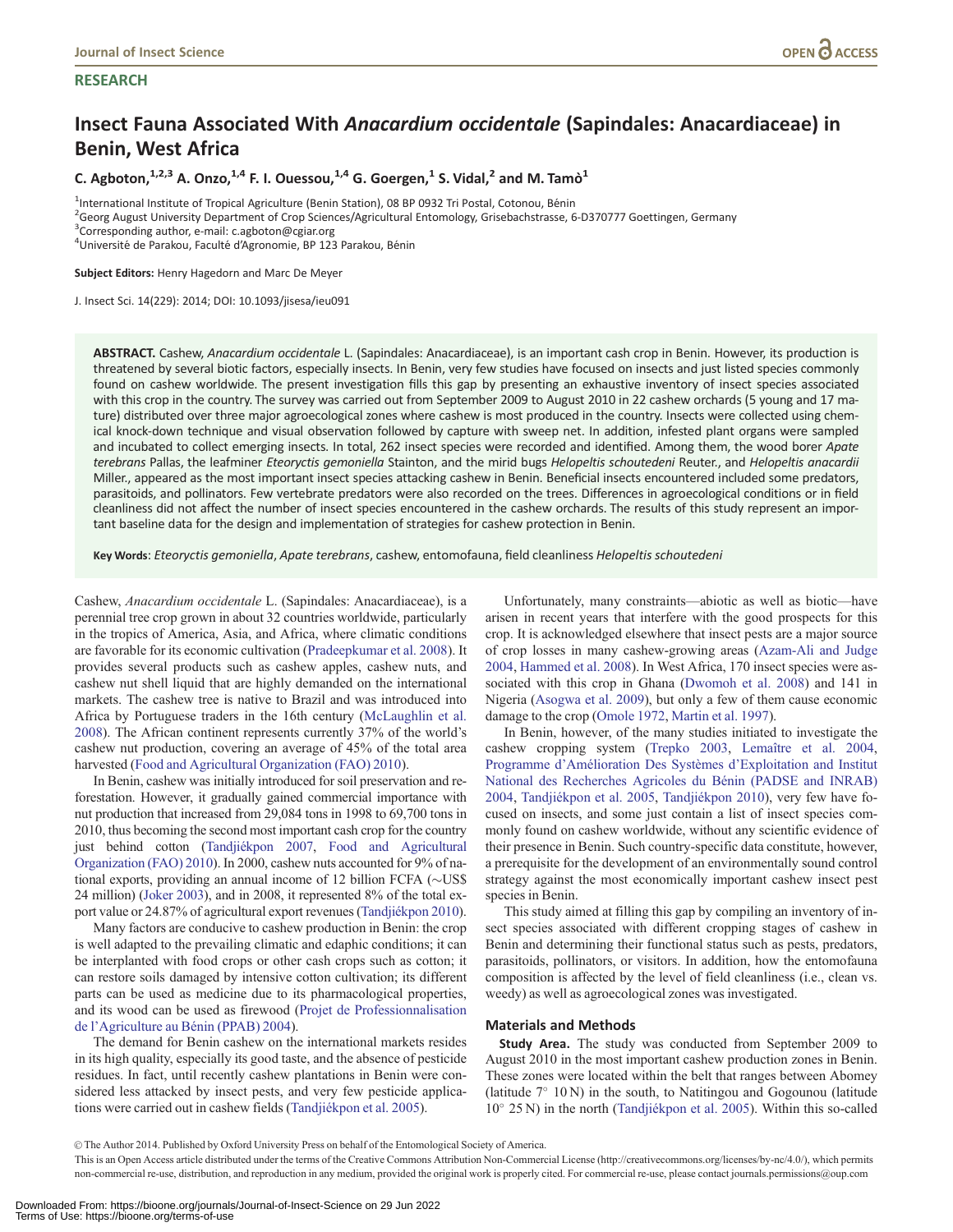cashew belt in Benin, the annual rainfall varies between 800 and 1,200 mm. These zones are characterized by three types of climates, which can be merged together into two major rainfall regimes, unimodal and bimodal. The unimodal rainfall regime occurs in the northern part of the country with a rainy season that begins in May and ends in October. The bimodal rainfall regime occurs in the southern and central parts of the country, with a short rainy season that lasts from October to November and a long rainy season occurring from April to July. The rainfall pattern exhibits a declining gradient from south to north.

Orchards Selection and Spatial Distribution. In August 2009, a preliminarily survey was conducted throughout the country, especially in the most suitable zones for cashew production, to identify and select sample orchards. The cashew production area in Benin falls in three of the eight agroecological zones defined by Ministère de l'Environement [et de la Protection de la Nature \(MEPN\)/United Nations Development](#page-7-0) [Programme \(UNDP\)](#page-7-0) [\(2008\).](#page-7-0) Those three cashew-producing agroecological zone are described as follows: agroecological zone III (South-Borgou, located between longitude  $1^\circ$  32 to  $3^\circ$  48 E and latitude  $9^\circ$  25 to  $10^{\circ}$  36 N) and characterized by an unimodal rainfall pattern with annual rainfall varying between 700 mm and 1,600 mm and averaging 1,200 mm. The main crops grown here are yam, cotton, maize, and groundnut); agroecological zone IV (West-Atacora, located between longitude  $0^{\circ}$  45 to  $3^{\circ}$  08 E and latitude  $9^{\circ}$  29 to 11° 26 N), and characterized by an unimodal rainfall pattern with annual rainfall varying between 700 mm and 1,800 mm averaging 1,200 mm. The main crops grown here are cereals in its northern part (supplemented by yam in its southern part); and agroecological zone V (Central Benin located between Longitude 1°38 to 2°46 E and Latitude 6°57 to 9°25 N), and characterized by a bimodal rainfall pattern with annual rainfall varying between 700 mm and 1,600 mm and averaging of 1,100 mm. Beside cotton, cereals, yams, and grain legumes (i.e., cowpea, pigeon pea, and soybean) are the main crops grown here.

In each zone, cashew field selection was based on the following criteria:

- The age of the orchards should be at most 20 yr.
- The size of the selected field should exceed 1 ha, therefore having at least 100 cashew trees.
- The fields should be easily accessible throughout the year.
- The distance between two selected orchards should exceed 20 km.

Apart from two orchards located in the south of the Central Benin where the distance criterion has not been met due to the scarcity of plantations in this area, all the other plantations fit well to the criteria. Thus, orchards were distributed among the three agroecological zones sampled as follows: agroecological zone III, 5 mature orchards (N'dali, Banhounkpo, Kassakpéré, Kouandé, and Makrou) and 2 young (prefruiting) orchards (Becket-Bourame, Biro); agroecological zone IV, with 2 mature orchards (Pabegou and Vanhoui); and agroecological zone V, 10 mature orchards (Dan 1, Dan 2, Hoko, Gbéré, Gouka, Okoutaossé, Kikélé, Korou, Bakpérou, and Parakou) and 3 young (prefruiting) orchards (Kikele, Agboro-Kombon, and Ouoghi). Throughout the country, a total of 22 cashew orchards were selected including 17 mature and 5 young orchards. Inside each orchard, cashew trees were planted at spacings ranging from 6 by 6 m to 10 by 10 m. Cashew tree varieties were defined by the color of the apples even though there are local variety "TK" and introduced varieties "TS" ([Le](#page-7-0) [Roux 2000](#page-7-0)). Unfortunately, distinction among cashew varieties based on morphological characteristics (i.e., color, shape, and size) remains problematic in Benin as many variants of each characteristic can be found without any clear link with variants of another characteristic (e.g., apple color and shape, physical shape of the nut, their color or texture, and their size). To lighten the field selection process, we therefore considered only the apple color. In that respect, two cashew varieties are mainly grown in Benin: the yellow apple variety and the red one. Between these two, there are, however, several intermediate varieties

resulting certainly from a cross between the yellow and red varieties or from mutations linked to local conditions or to the physiological state of the apples [\(Sedjro and Sanni-Agata 2002](#page-7-0)). All these varieties were found inside the same orchard and over the different surveyed zones. No fertilizers or chemical pesticides were applied in any of the sampled orchards. Geographical coordinates of each field (i.e., sample) site were recorded using a handheld Global Positioning System (GPS 320 by Magellan. Manufacturer: Magellan; Released: 1999). The spatial distribution map of the sample orchards is given in Fig. 1.

Insect Collection. For the insect collection, two methods were used, depending on whether it was a young prefruiting orchard or a mature orchard.

Young Prefruiting Orchards. Each month, 20 trees were randomly selected per orchard and carefully checked for the presence of insects or their damage symptoms. All damage symptoms observed on the leaves and stems were recorded. Whenever possible, insects encountered were captured with nets or by hand and transferred to plastic vials containing 70% ethanol, except for the butterflies that were transferred to standard glassine envelopes. Leaves with caterpillars or mines were collected and placed in plastic boxes (17.5 cm by 11 cm by 13.5 cm) where the insects were reared until adult stage.

Mature Orchards.

Collection of Insect Species Inhabiting Leaves and Flushes. Each month, 10 trees were randomly selected and labeled per orchard. Each tree was sprayed thoroughly with 50 EC Cypermethrin using a motorized mist-blower STIHL SR 420 (Chinagros International Corporation limited, Zhejiang, China), as described in [Dwomoh et al. \(2008\).](#page-6-0) Thirty minutes after applying the insecticide, the sample trees were vigorously shaken to allow all the dying insects to drop on a 5- by 5-m white cloth that was spread underneath the trees for this purpose. The insects were then collected and transferred to plastic vials containing 70% alcohol and brought to the laboratory for identification. In addition, direct collection through visual observation was made on 20 other randomly selected trees to collect foliage and flushes inhabiting insects. The



Fig. 1. Sampling sites for the inventory of cashew insect species in Benin, West Africa. AEZ, agroecological zone. A, Mature orchard;  $\bullet$ , Young orchard.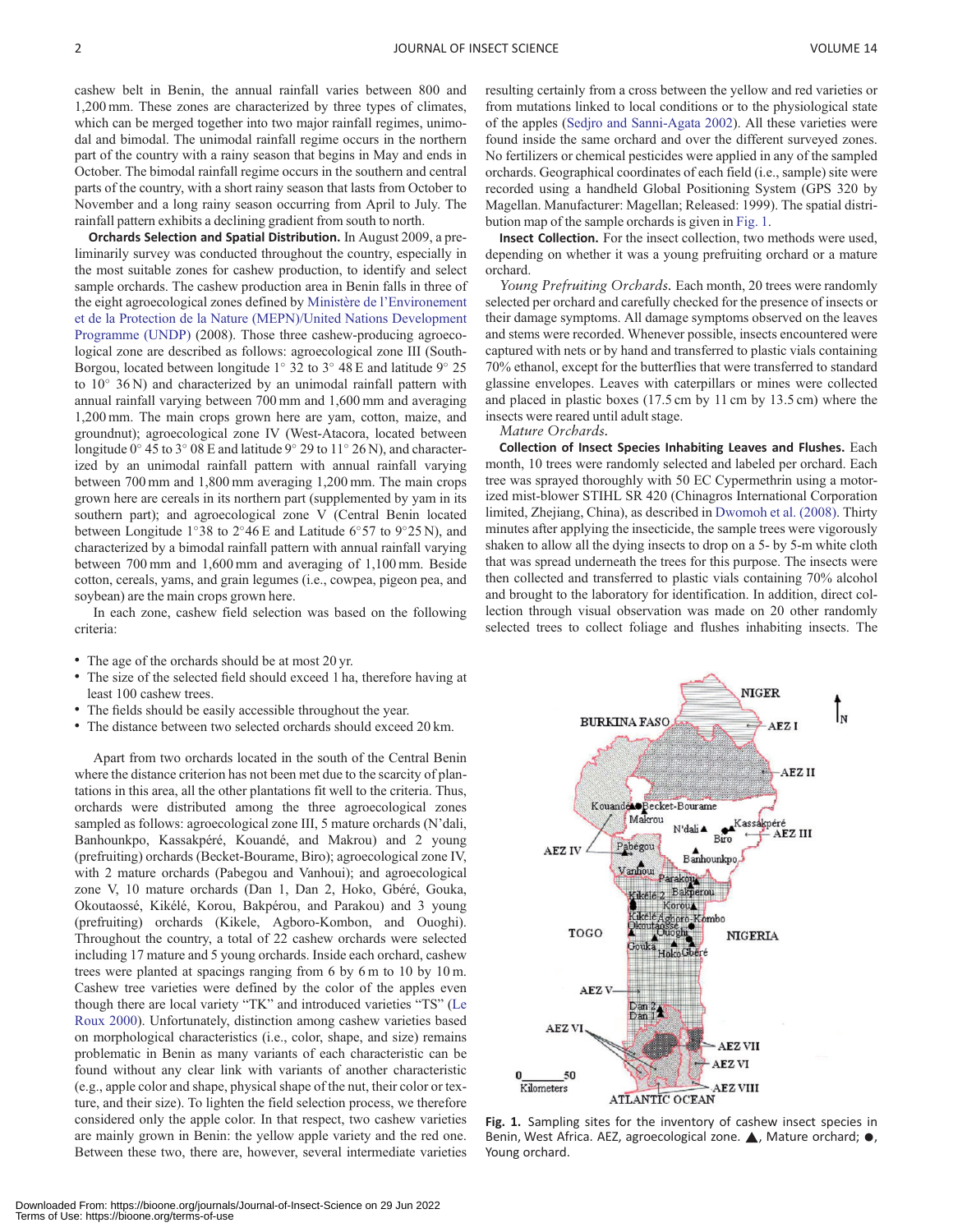chemical knock down technique was, however, not maintained during the flowering and fruiting phases of the trees.

Collection of Stem Borers. For stem borers, 30 trees were randomly selected per month in each orchard. The main stems and the branches of each tree were carefully inspected for the presence of feeding holes or other damage symptoms and for their physical presence on or inside the tree. For this purpose, we defined three types of attack holes for *Apate* terebrans Pallas (Coleoptera: Bostrichidae), the most well-known cashew stem borer in Benin: 1) the old attack holes or old holes marks representing attack points already closed; 2) very recent entry points (holes) that were about to close and from which no sawdust was coming out; and 3) the freshly bored or active holes, from which sawdust was still coming out, providing evidence that the beetle was boring inside the hole. Thus, on each tree, the number of old attack holes (i.e.,  $>1$ -yr old), inactive attack holes (i.e., <1-yr old) and active or freshly bored holes were recorded. To be sure of the identity of the insect species present in the holes, some of the fresh attack holes were sprayed with commercial aerosol insecticide named Rambo (1% propoxur, 1% dichlorvos, and 0.04% cyfluthrin), and after about 15–30 min, the insects that came out were collected and preserved in 70% alcohol, as described previously, and brought to the laboratory for their identification.

Effects of Field Cleanliness on the Composition of Insect Communities. The 17 mature orchards could be ranged into two groups based on the cultural practices: clean and well-maintained fields, and weedy and poorly maintained fields. Eight fields were well maintained, whereas nine fields were weedy (Table 1). The number of insect species and orders recorded in each field were pooled per field

status (i.e., clean vs. weedy fields) and compared between the two groups of fields using the Student's t-test (Proc T-TEST) in SAS ([SAS](#page-7-0) [Institute 2009\)](#page-7-0). Similar analysis was conducted also to compare the species composition of the three most numerous insect orders between clean and weedy orchards.

Effects of Agroecological Zones on the Composition of Insect Communities. The distribution of the 17 mature orchards surveyed within the three agroecological zones yielded five fields in the agroecological zone III, two fields in the agroecological zone IV, and 10 fields in the agroecological zone V (Table 1). Average number of insect species and orders recorded within each field were compared among the three agroecological zones using the analysis of variance (Proc GLM) in SAS [\(SAS Institute 2009](#page-7-0)). When analysis of variance showed significant among agroecological zone differences  $(P < 0.05)$ , agroecological zone means were compared using Tukey's honest significance test in SAS. To correct for homogeneity of the variances, count data were transformed using square root  $(x + 0.5)$  before their use in the statistical analyses. This analysis on agroecological zone differences was also performed for the three major insect orders pooled together per field.

#### Results

During this survey, 262 different insect species were recorded that belonged to the orders Hemiptera, Coleoptera, Hymenoptera, Diptera, Orthoptera, Lepidoptera, Isoptera, Neuroptera, Dermaptera, Odonata, and Thysanoptera (Fig. 2). The insect species identified were distributed among 79 insect families, as presented in [Annex 1](#page-8-0). A comparison of the insect species composition between young and mature cashew orchards ([Table 2](#page-4-0)) showed that the entomofauna on mature orchards

#### Table 1. Distribution of mature cashew orchards among agroecological zones and between maintenance quality

| Orchard maintenance status | Agroecological zones                       |                        |                                                    |       |
|----------------------------|--------------------------------------------|------------------------|----------------------------------------------------|-------|
|                            | Agroecological zone III                    | Agroecological zone IV | Agroecological zone V                              | Total |
| Clean                      | N'dali                                     | Vanhoui                | Dan 2, Hoko, Korou Parakou,<br>Okoutaossé Bakpérou | 8     |
| Weedy                      | Banhounkpo, Kouandé,<br>Makrou, Kassakpéré | Pabegou                | Dan 1, Kikélé, Gouka, Gbéré                        | a     |
| Total                      |                                            |                        | 10                                                 | 17    |



Fig. 2. Relative importance of insect orders associated with cashew trees in Benin Republic (cropping season 2009–2010), West Africa.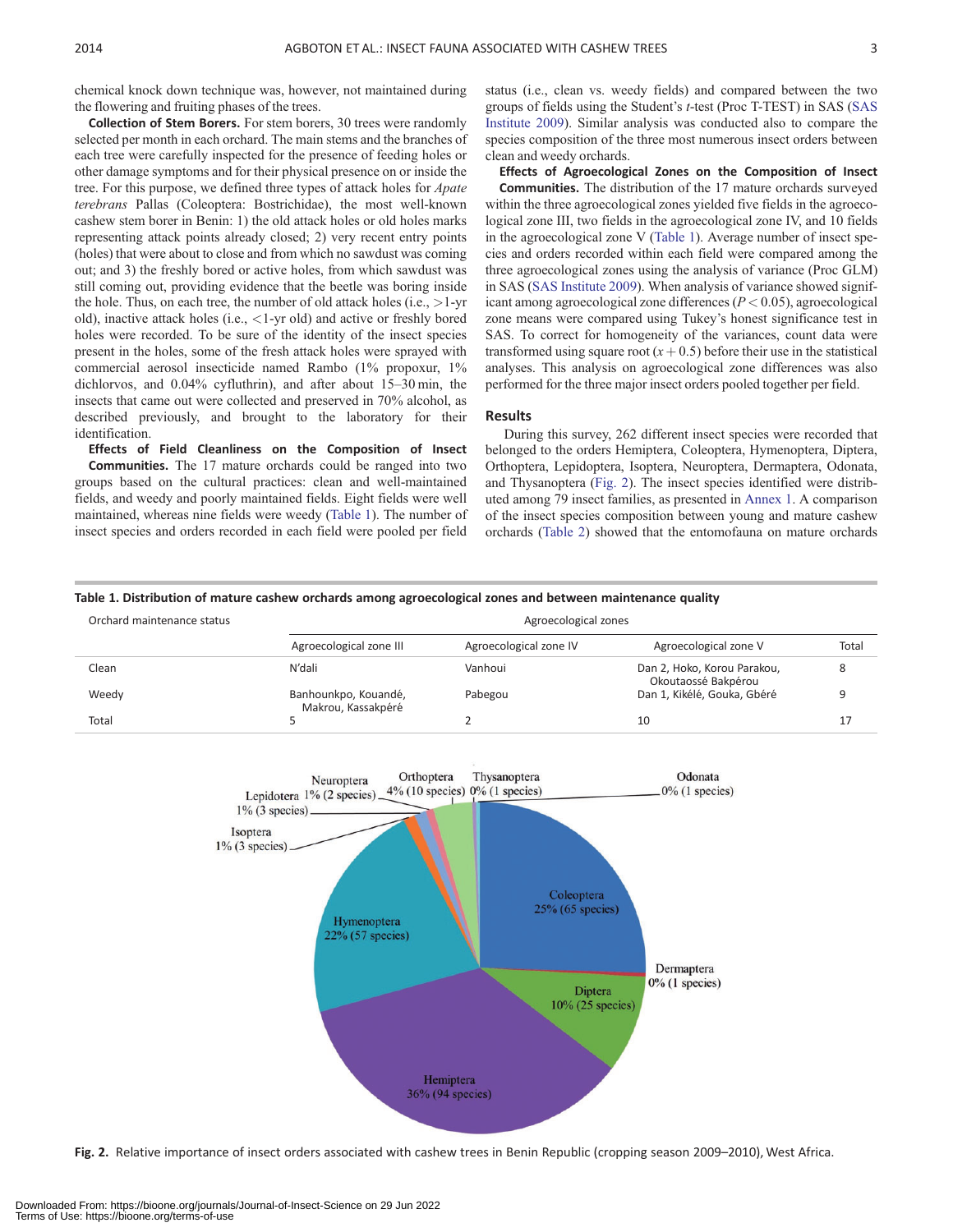<span id="page-4-0"></span>Table 2. Insect orders, numbers of species, and relative abundance (%) in young and mature cashew orchards during insects survey in Benin (2009–2010)

| Orchard status  | Insect orders | Number of<br>species | Relative<br>abundance (%) |
|-----------------|---------------|----------------------|---------------------------|
| Young orchards  | Lepidoptera   | 1                    | 1.75                      |
|                 | Isoptera      | 1                    | 1.75                      |
|                 | Orthoptera    | $\overline{2}$       | 3.51                      |
|                 | Diptera       | 3                    | 5.26                      |
|                 | Hymenoptera   | 11                   | 19.3                      |
|                 | Coleoptera    | 16                   | 28.08                     |
|                 | Hemiptera     | 23                   | 40.35                     |
|                 | Dermaptera    | $\mathbf{1}$         | 0.38                      |
|                 | Odonata       | $\mathbf{1}$         | 0.38                      |
|                 | Thysanoptera  | 1                    | 0.38                      |
|                 | Neuroptera    | 2                    | 0.76                      |
|                 | Isoptera      | 3                    | 1.15                      |
| Mature orchards | Lepidoptera   | 3                    | 1.15                      |
|                 | Orthoptera    | 10                   | 3.82                      |
|                 | Diptera       | 25                   | 9.54                      |
|                 | Hymenoptera   | 57                   | 21.76                     |
|                 | Coleoptera    | 65                   | 24.81                     |
|                 | Hemiptera     | 94                   | 35.87                     |

was more diversified than that on the young orchards. Over the three survey zones taken together, the insect orders Hemiptera, Coleoptera, and Hymenoptera contained, in a decreasing order, the higher number of insect species (Table 3). The phytophagous insect species encountered comprised foliage, flower, apple, and nut feeders as well as stem, branch, and trunk borers or girdlers. Apart from termites, no insect species were recorded from roots.

Overview of the Most Important Insect Pest Species. The cashew leafminer Eteoryctis gemoniella Stainton (Lepidoptera: Gracillariidae), the cashew stem borer A. terebrans, and the mirid bugs Helopeltis schoutedeni Reuter, and Helopeltis anacardii Miller (Hemiptera: Miridae) appeared to be the major insect pests of cashew trees in Benin due to their damage potential and their wide distribution over the Benin cashew belt [\(Annex 1\)](#page-8-0). The longhorn beetle Analeptes trifasciata F. (Coleoptera: Cerambycidae) was found in only one of the 22 cashew fields surveyed, causing serious damage on mature cashew trees in nonmanaged orchards in the southern part of the country during periods of intense rainfall.

E. gemoniella Stainton. E. gemoniella (falsely called Acrocercops syngramma Meyrick) is a small lepidopteran of the Gracillariidae family attacking cashew trees during their vegetative growth period. The larvae cause damage to the tender leaves of seedlings, young, or mature cashew trees by mining into the epidermal layer of the upper surface of leaves. This leads to thin and tortuous mines. Later on, the thin mines swell up and take a grayish-white color, induced by the desiccation of the detached leaf epidermis. The resulting large round or elliptical mines are generally full of dark grains of frass. If the attack occurs on young leaves, they get stunted and deformed, and sometimes fall off precociously thereby reducing the photosynthetic activity of the trees. On mature leaves, the damage is characterized by big cracks left at the place of the mines. This minute lepidopteran has been recorded in all the surveyed cashew orchards in Benin.

A. terebrans Pallas (Coleoptera: Bostrichidae). A. terebrans is commonly referred to as the black borer or branch and twig borer. The adult beetle is black in color, elongated, and somewhat cylindrical in shape. The head is directed downward, rarely visible from above and covered by a hook-like thorax, whereas the larva has a curved body, yellowish in color, with the beginnings of three pairs of thoracic legs. Measurements of the body length of 60 adult females and 60 adult males chosen randomly in one cashew orchard are as follows: male  $17.1-29.8$  mm (mean  $\pm$  SD:  $26.1 \pm 1.89$  mm) and female 25.2–31.5 mm (mean  $\pm$  SD: 28.09  $\pm$  1.36 mm). The adult female is

#### Table 3. Insect community composition throughout the different agroecological zones surveyed in Benin Republic (cropping season 2009-2010), West Africa

| Insect orders                                                                        | Agroecological<br>zone III | Agroecological<br>zone IV | Agroecological<br>zone V |  |  |
|--------------------------------------------------------------------------------------|----------------------------|---------------------------|--------------------------|--|--|
| Hemiptera                                                                            | $73^{\circ}$               | 45                        | 94                       |  |  |
| Coleoptera                                                                           | 53                         | 39                        | 64                       |  |  |
| Hymenoptera                                                                          | 45                         | 31                        | 57                       |  |  |
| Diptera                                                                              | 14                         | 8                         | 25                       |  |  |
| Orthoptera                                                                           |                            | 3                         | 10                       |  |  |
| Isoptera                                                                             |                            |                           | 3                        |  |  |
| Lepidoptera                                                                          | 2                          | 2                         | 3                        |  |  |
| Neuroptera                                                                           | 1                          |                           | $\overline{2}$           |  |  |
| Dermaptera                                                                           |                            |                           |                          |  |  |
| Odonata                                                                              |                            |                           |                          |  |  |
| Thysanoptera                                                                         |                            |                           |                          |  |  |
| <sup>a</sup> The value in the cells represents the number of insect species (not the |                            |                           |                          |  |  |

number of the individuals or specimens) in the corresponding insect order.

distinguished from the male by a large tuff of yellow hairs with two triangular teeth called tubercles on the frons. Both male and female adults bore into branches and trunks of cashew, leaving the trees with longitudinal tunnels (up to 50 cm in length) that are entangled in some places and a layer of fine sawdust under the trees. The entry points are located from the tree basis at ground level right to the extreme end of the main stem or under the lateral branches, and many different entry points can lead to the same gallery. Most of the holes observed (i.e., attack points) on a tree are entry points for the adults, and only few of them are probing holes. By boring holes and galleries, A. terebrans weakens the tree, frequently resulting in the breaking-off of the branches and sometimes in the death of the trees. This beetle was prevalent in all the mature cashew orchards surveyed in Benin. Moreover, we found it attacking other plants in the vicinity of surveyed sites. These plants included Albizia lebbeck (L.) Bentham (Fabaceae), Azadirachta indica Juss. (Meliaceae), Parkia biglossia Jacq. (Fabaceae), Khaya senegalensis Desr. A. Juss (Meliaceae), Khaya grandifolia Thompson (Meliaceae), and Terminalia mantaly Perrier (Combretaceae). The typical damage symptoms caused by this beetle were also observed on Daniella oliveri (Rolfe) Hutch & Dalz. (Leguminoseae), Combretum adenogonium Steud (Combretaceae), and Citrus sinensis (L.) Osbeck (Rutaceae), without the physical presence of the beetle.

H. anacardii Miller (Hemiptera: Miridae) and H. schoutedeni Reuter (Hemiptera: Miridae). These two mirid bugs were recorded in cashew orchards in Benin. They are generally referred to as cashew bug or tea mosquito bug, due to their mosquito-like shape and their occurrence on tea plant. Adults of H. schoutedeni are slender, measuring 7–10 mm in length, red in color with prominent eyes, long legs, and black antennae that are longer than the body. For H. anacardii, adults are more orange–brown, smaller than H. schoutedeni, measuring 4–6 mm in length with transparent wings extending beyond the tip of the abdomen. Adults of both species feed on tender shoots, inflorescences, immature nuts, and apples, causing the drying-off of tender shoots, blighting of inflorescences, and fall-off of immature nuts. The presence of their feeding lesions can result in a reduced price for the nuts. Their damages are most serious and noticeable during the flushing and flowering season and vary from 1 yr to another. Both H. anacardii and H. schoutedeni are prevalent in Central and Northern Benin (e.g., N'dali, Ouoghi, and Okoutaossé).

Overview of the Most Important Beneficial Insect Species. In young cashew orchards, most beneficial insects encountered belonged to Hymenopteran order among which the ant community deserves particular attention. In total, 15 ant species representing 13 genera and 5 subfamilies were recorded on cashew trees in Benin. Though the list is not exhaustive, the most common species were Oecophylla longinoda (Latreille), Pheidole sp., Camponotus sericeus (F.), Camponotus sp.,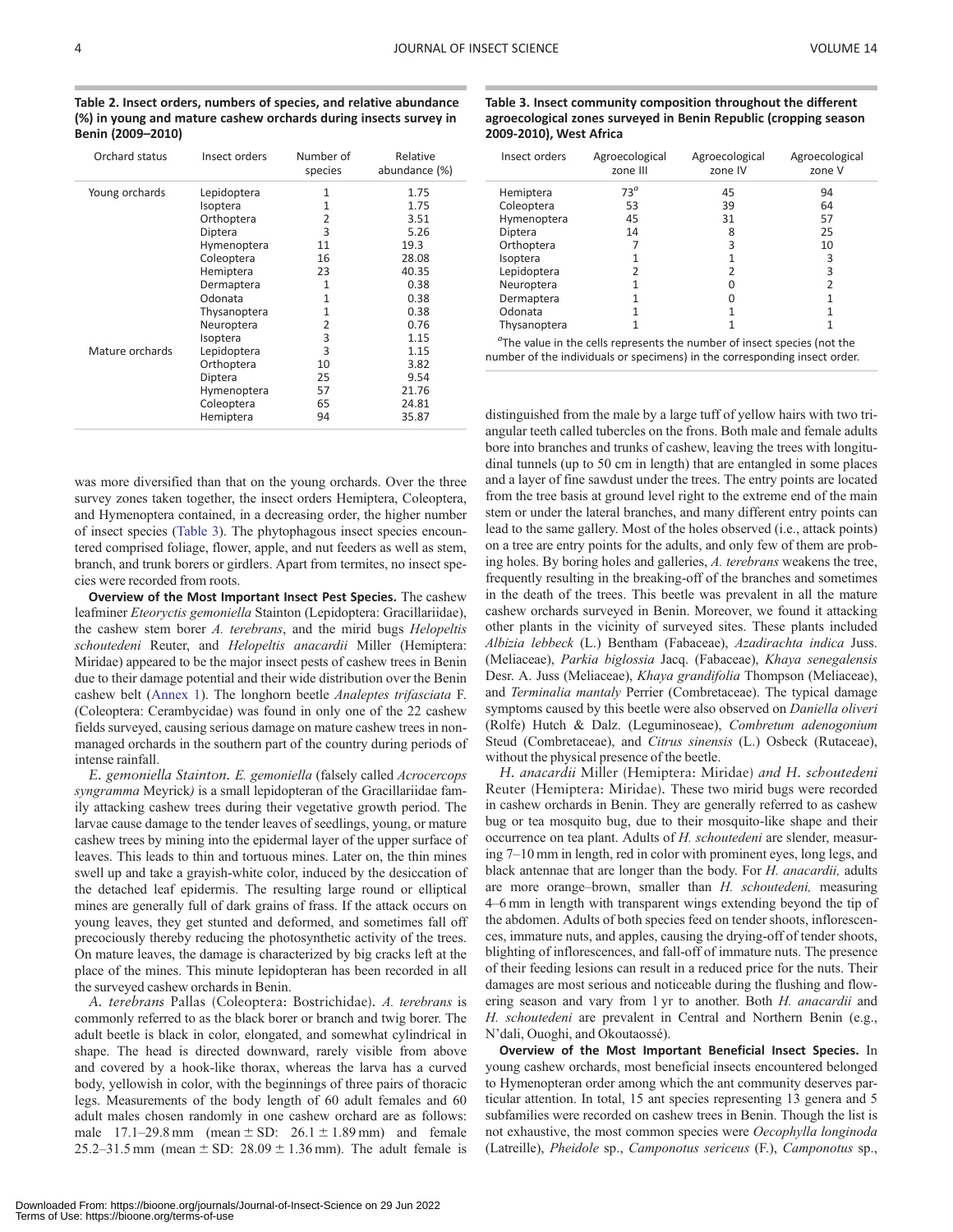and Crematogaster sp. ([Annex 1\)](#page-8-0). These ant species are known as predators. In mature cashew orchards, besides the above mentioned species, other ant species were also found. The pollinating insect species recorded there included Apis mellifera andersonii Latreille (Hymenoptera: Apidae) that is found feeding not only on very ripe and nearly rotting apples but also on just ripe cashew apples at many survey sites, Anthidium sp. (Hymenoptera: Megachilidae) and Meliponula bocandei (Spinola) (Hymenoptera: Apidae).

Other beneficial insects included the Hymenopteran parasitoids Apanteles sp. (Hymenoptera: Braconidae), Chelonus sp. (Hymenoptera: Braconidae), and Trathala sp. (Hymenoptera: Ichneumonidae) recovered from E. gemoniella-infested cashew leaves.

Overall, the guild of parasitoids, pollinators, and predatory insect species observed on cashew trees was diverse and distributed over all agroecological zones surveyed [\(Annex 1\)](#page-8-0). Among the 13 families to which these beneficial insects belonged, the Braconidae was the most diversified and in which taxonomic identification was conducted up to the genus level. Genera identified included Spathious sp., Iphiaulux sp., Ascogaster sp., Bassus sp., Phanerotoma sp., Braunsia sp., and Xanthopimpla sp. Many mantids (Mantodea: Mantidae), dragonflies, and damselflies (Odonata: Libellulidae), known as generalist predators, were also collected but have not yet been identified.

It is worth mentioning that not only insects were present on cashew trees many other arthropods such as spiders and centipedes, as well as small vertebrates like snakes, whitish and yellowish toads or frogs were also observed. All these organisms are predatory and may play a role in regulating pest populations.

Effects of Field Cleanliness on the Composition of Insect **Communities.** On average (mean  $\pm$  SE), 7.78  $\pm$  0.22 insect orders and  $50.78 \pm 4.39$  insect species were recorded in clean cashew orchards against  $7.25 \pm 0.25$  insect orders and  $42.63 \pm 3.79$  insect species in weedy cashew orchards. The statistical analyses did not reveal any significant differences between clean and weedy cashew orchards neither for the number of insect orders (df = 15,  $t = 1.58$ ,  $P = 0.1341$ ) nor for the number of insect species (df = 15,  $t = 1.39$ ,  $P = 0.1854$ ).

The comparison of the insect species composition of the three dominant insect orders (i.e., Coleoptera, Hemiptera, and Hymenoptera) resulted in  $13.67 \pm 4.24$  Coleopteran species in clean cashew orchards against  $10.50 \pm 3.89$  in weedy cashew orchards;  $16.67 \pm 2.40$ Hemipteran species in clean cashew orchards against  $15.75 \pm 2.36$  in weedy cashew orchards; and  $10.56 \pm 0.84$  Hymenopteran species in clean cashew orchards against  $9.50 \pm 1.20$  in weedy cashew orchards. For any of these insect orders, statistical analyses did not reveal any significant differences between clean and weedy cashew orchards  $(P > 0.05)$ .

Effects of Agroecological Zones on the Composition of Insect **Communities.** On average (mean  $\pm$  SE), 7.20  $\pm$  0.37 insect orders and  $56.80 \pm 7.21$  insect species were recorded in agroecological zone III versus  $7.50 \pm 0.50$  insect orders, and  $43.00 \pm 2.00$  insect species were recorded in agroecological zone IV and  $7.70 \pm 0.25$  insect orders and  $42.80 \pm 2.86$  insect species in agroecological zone V. The statistical analyses did not reveal any significant differences among the three agroecological zones neither for the number of insect orders  $(df = 2,$  $F = 0.72$ ,  $P = 0.4730$ ) nor for the number of insect species (df = 2,  $F = 2.70, P = 0.1018.$ 

The comparison of the insect species composition for the three dominant insect orders (i.e., Coleoptera, Hemiptera, and Hymenoptera) resulted in  $15.00 \pm 1.41$  Coleopteran species in agroecological zone III versus  $9.50 \pm 3.5$  in agroecological zone IV, and  $11.30 \pm 1.36$  in agroecological zone V;  $22.40 \pm 3.91$  Hemipteran species in agroecological zone III versus  $16.00 \pm 5.00$  in agroecological zone IV, and  $13.20 \pm 1.02$  in agroecological zone V; and  $12.00 \pm 1.71$ Hymenopteran species in agroecological zone III versus  $11.00 \pm 1.00$ in agroecological zone IV, and  $8.90 \pm 0.67$  in agroecological zone V.

The statistical analyses did not reveal any significant differences among agroecological zones for Coleoptera (df = 2,  $F = 1.93$ ,

 $P = 0.1813$ ) and Hymenoptera (df = 2,  $F = 2.00$ ,  $P = 0.1720$ ). In contrast, there were significant differences among agroecological zones for the species composition of Hemiptera (df = 2,  $F = 4.14$ ,  $P = 0.0386$ ). The Tukey's Studentized Range [Honestly Significant Difference (HSD)] test showed that the Hemipteran species were significantly more diversified in agroecological zone III than in the two other agroecological zones between which no significant differences were observed.

#### Discussion

This countrywide survey of the insect fauna associated with cashew trees is the first one ever carried out in Benin. Previous reports were largely based on a literature search of cashew pests worldwide (e.g., Tandjiékpon et al. 2005), without the possibility of verifying in the field that the reported species do really occur in Benin. Of the 13 insect species reported by Tandjiékpon et al. (2005) only four species (Selenothrips rubrocinctus Giar, H. schoutedeni, H. anacardii, and A. terebrans) were encountered in our intensive survey.

Our results show that across the different agroecological zones, cashew trees are very attractive to a wide diversity of insect species, ranging from pests to beneficials. Besides these species for which we could establish the exact role (pests or beneficials), a large number of species were collected in the orchard and thus associated with it. However, their exact relationship with regard to the cashew tree remains unclear and requires further investigation. The majority of insect species encountered in the three different agroecological zones where cashew is produced fall into three major insects composed of Coleoptera, Hemiptera, and Hymenoptera. The orders Coleoptera and Hemiptera were represented mostly by pest species such as stem borers, apple feeders, leaf feeders and suckers, and flower feeders.

In this study, 262 insect species were identified among which the cashew stem borer A. terebrans, the mosquito bugs H. schoutedeni and H. anacardii, and the leaf miner E. gemoniella appeared as the most important insect pests due to their damage potential and their wide distribution throughout the Benin cashew belt. These four species and other species such as Pseudotheraptus wayi, An. trifasciata, S. rubrocinctus, O. longinoda, Crematogaster sp. Polyrhachis sp., or Dysdercus spp. have also been reported in other West African cashew growing countries such as Nigeria, Ghana, Côte d'Ivoire, Guinea Bissau, and Guinea ([Eguagie 1972](#page-7-0), [Topper et al. 2001](#page-7-0), [Dwomoh et al.](#page-6-0) [2008](#page-6-0)). Occurrence of these four insect pest species in Western Africa constitutes a real threat to the cashew production system, especially nowadays that this cash crop is gaining importance in the national gross product of this subregion. It is, therefore, mandatory to develop control strategies to maintain population densities of theses pest species below the economic threshold level.

The composition of the insect fauna varied, however, both with age and growth stage of cashew trees in the orchards. Fewer insect species were encountered on young immature trees than in mature cashew orchards. As an example, the cashew stem borer A. terebrans was exclusively encountered in mature orchards although it attacks cashew trees or stems diameters ranging between 7 and 77 cm (mean  $\pm$  SD:  $18.06 \pm 7.75$  cm). Similarly, the sucking insect species, such as the mosquito bugs H. schoutedeni and H. anacardii, were generally more abundant at the beginning of the dry season when cashew trees produced new flushes of leaves prior to flowering. The cashew stem borer A. terebrans showed up in cashew orchards during the last quarter of the year until the first quarter of the following year, thereby reaching its peak by December to January (C. A, personal observations). In contrast, the cashew leafminer E. gemoniella infested cashew trees in the second half of the year, immediately following production of new leaves by the trees after cashew nut harvest. However, as soon as the dry season got established and cashew trees started flowering, it became difficult to observe E. gemoniella in the cashew orchards.

In contrast, the number of insect species and orders was not affected by the cleanliness (i.e., clean vs. weedy) of the orchards. This is more so when we considered the species composition of the three most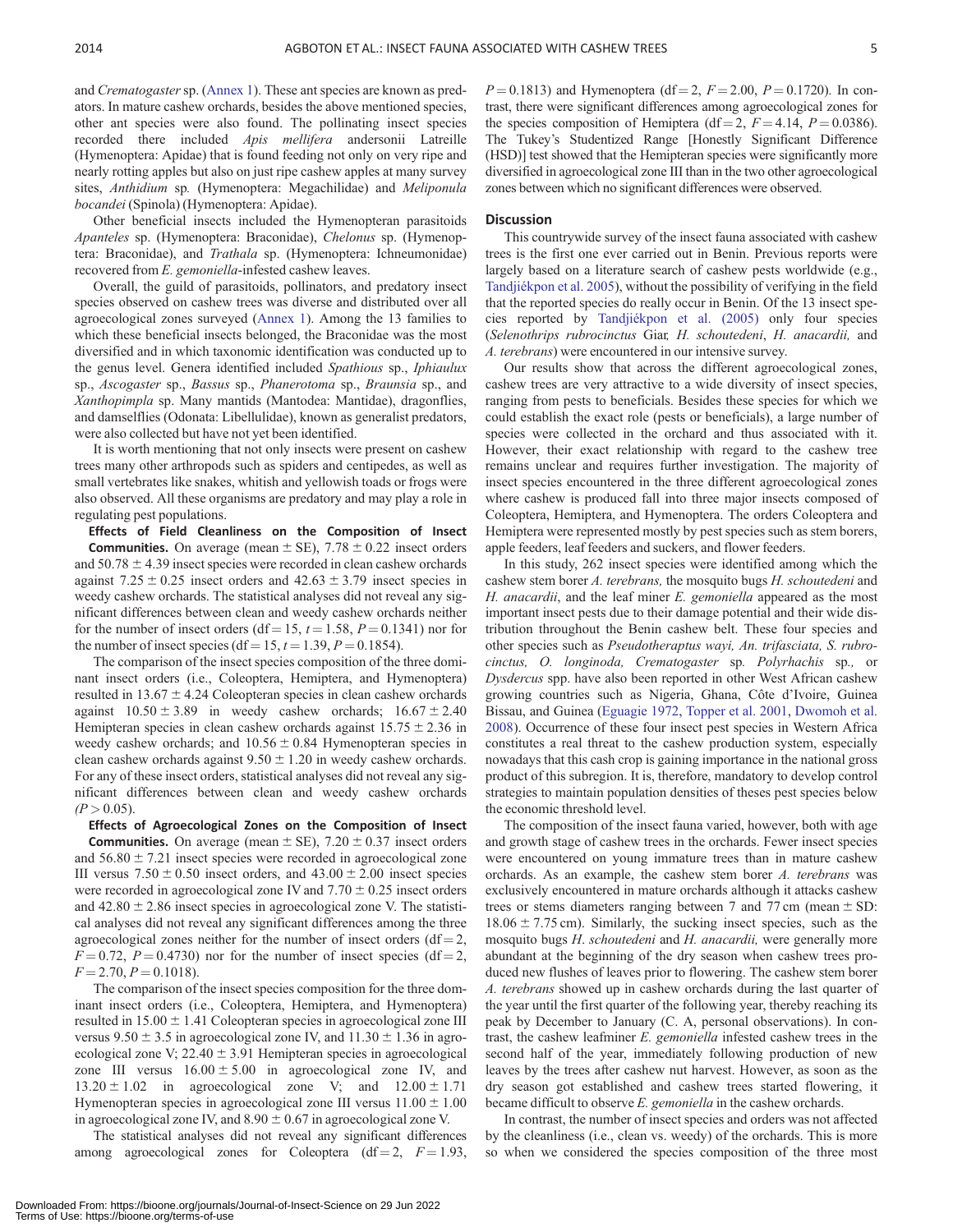<span id="page-6-0"></span>important insect orders, Coleoptera, Hemiptera, and Hymenoptera. These results are, however, a bit surprising as it is generally admitted that the diversity of insect species is affected by the complexity of the plant community ([Siemann 1998](#page-7-0), [Kruess and Tscharntke 2002\)](#page-7-0). Similarly, the number of insect species and orders on cashew trees did not differ among the three agroecological zones. This is more so when we considered the species composition of the three most dominant insect orders, except for Hemiptera that was more diversified in the agroecological zone III. However, the environmental conditions that could explain this relative prevalence of these hemipteran bugs remained unknown, except that around those orchards, there were many shrubs that are known as host plants to some of the bugs.

Among the major insect species found on cashew during this survey, the cashew stem borer A. terebrans was, beside the weaver ants O. longinoda, the most well-known insect species by cashew growers in Benin (Programme d'Amélioration Des Systèmes d'Exploitation and Institut National des Recherches Agricoles du Bénin (PADSE and [INRAB\) 2004](#page-7-0), C. A, personal observations). Some cashew growers commonly call it "carpenter," due to the enormous quantity of sawdust produced by this insect while boring into the cashew stems. Besides attacking cashew trees, A. terebrans was recorded, during our study, on several other host trees. This result confirms the polyphagous status of A. terebrans and is in agreement with previous studies reporting this wood borer on coffee, citrus, cocoa, guava, cotton, and other host plants ([Hill and Waller 1988,](#page-7-0) [Food and Agricultural Organization \(FAO\)](#page-7-0) [2007,](#page-7-0) de Souza et al. 2009). The presence of this insect on different host plants suggests that A. terebrans is a constant threat to cashew and other crops. In fact, insects with a wide host range will be able to multiply on a number of host plants and when most plants in a mixed system are palatable to a polyphagous pest, then it is likely that the insect will stay longer and become more numerous, causing greater damage ([Speight 1983](#page-7-0), [Singh-Rathore 1995](#page-7-0)). However, as we do not yet know the exact dynamics of  $A$ . terebrans on the other plants, it is not possible to rule out that some of them might actually act as trap plants. More research is needed to verify this assumption. It is noteworthy that during the survey, Apate monachus, the sister species of A. terebrans, was recovered at two sites not only on cashew trees but also on the teak Tectona grandis L. f. located close to cashew orchards.

Other insect pest species that deserve attention were Agonoscelis versicolor F. (syn Agonoscelis pubescens Thunberg) (Hemiptera: Pentatomidae), Agonoscelis haroldii Bergroth (Hemiptera: Pentatomidae), also called cluster bugs, and Pachnoda spp. (Coleoptera: Cetoniidae). The adults of Agonoscelis are shield-shaped bugs measuring up to 14 mm in length and 7 mm in width (Bijlmakers and Verhoek 1995). The upper side has a straw of yellow to reddish brown color with many brown punctures. These insects were seen at a number of orchards surveyed, feeding in large groups on cashew leaves, apples, nuts, and stems. They are generally known as major pests of sorghum and sesame in southern and eastern Africa and secondarily found on cowpea, soybean, and pigeon pea (Bijlmakers 1990, [Mohamed and Bilal 2011](#page-7-0), [Poutouli et al. 2011](#page-7-0)). In Benin, they have been mentioned sometimes on mango (J. F. Vayssieres, personal communication). Because of their feeding habit (sap sucking), they should be regarded as a potential disease vectors. As for the cetonids, Pachnoda marginata Kolbe, Pachnoda cordata Drury, and Pachnoda interrupta (Olivier), often found in groups, they prefer mature apples on which they feed and copulate. They were also encountered on mango trees in Benin, especially when the trees are flowering or fruiting (C. A, personal observations). Although P. interrupta was recorded as a major insect pest of sorghum in Ethiopia, P. marginata was not considered as a major pest for any crop ([Yitbarek and Hiwot 2000\)](#page-7-0). Although a particular insect species might not be a problem in a given location in the past, the sporadic nature of insect pests does not prevent them from becoming damaging in the future ([Topper 2008\)](#page-7-0). In fact, the expanding cashew growing areas coupled with increased anthropogenic activities creating ecological disturbances might induce changes

in the status of some of the above insect pests, which needs to be monitored closely in the future.

Among the beneficial insect species which may regulate insect pest populations, we observed a diversity of ant species, some of which have already been reported by many authors in Benin, Ghana, Nigeria, and Tanzania, on cashew trees and other plants ([Van Mele et al. 2007,](#page-7-0) Dwomoh et al. 2008, Asogwa et al. 2008). These included C. sericeus, Camponotus sp. Crematogaster spp, O. longinoda, Pheidole megacephala, and Pheidole sp., whose relationships with the herbivores inhabiting the cashew ecosystem will need more investigations, even though ants are known as predators or cryptic herbivores [\(Stacy and Inge](#page-7-0) [2006](#page-7-0)).

The most common ant species in this study was *O. longinoda*, reported as a biological control agent by many authors (Dejean 1991, [Peng et al. 2004](#page-7-0), [Dwomoh et al. 2009](#page-7-0)). However, the leaves used by this African weaver ant to construct their nests generally cover the new shoots and buds that end up dying, as this hampers the photosynthetic activity and thus productivity of the cashew trees. In addition, the black spots left on the nuts by the weaver ants through foraging may decrease the commercial quality of the nuts. Special investigations are needed to clarify the status of the weaver ants in cashew orchards in Benin and in West Africa in general.

Finally, the diversity of parasitoids and predators recorded for the first time on cashew tree in Benin is noteworthy. This may offer a potential for biological control strategy against the economically important cashew pests if populations of these natural enemies are more investigated, preserved, and enhanced.

#### Acknowledgments

We are grateful to Mamadou Ahanchédé and Emmanuel Dossè, International Institute of Tropical Agriculture (IITA)-Benin Station for their technical assistance. We also thank the many cashew growers in Benin for their precious cooperation during the study. This research was supported with funds provided to the International Institute of Tropical Agriculture by the German Federal Ministry for Economic Cooperation and Development (BMZ) Project No.: 08.7860.3– 001.00; Contract No.: 81109047.

#### References Cited

- Asogwa, E. U., L. A. Hammed, and T.C.N. Ndubuaku. 2008. Integrated production and protection practices of cashew (Anacardium occidentale) in Nigeria. Afr. J. Biotechnol. 7: 4868–4873.
- Asogwa, E. U., J. C. Anikwe, T.C.N. Ndubuaku, and F. A. Okelana. 2009. Distribution and damage characteristics of an emerging insect pest of cashew, Plocaederus ferrugineus L. (Coleoptera: Cerambycidae) in Nigeria: a preliminary report. Afr. J. Biotechnol. 8: 053–058.
- Azam-Ali, S. H., and E. C. Judge. 2004. Small scale cashew nut processing. A technical report for Food and Agriculture Organization (FAO) of the United Nation, 88 pp. Schumacher Centre for Technology and Development, Bourton on Dunsmore, Rugby, Warwickshire, UK.
- Bijlmakers, H. 1990. Insect pests of cereals in Ethiopia: identification and control methods, 64 pp. Crop Protection and Regulatory Department, Ministry of Agriculture, Addis Ababa, Ethiopia, Food and Agriculture Organization of the United Nations.
- Bijlmakers, H.W.L., and B. A. Verhoek. 1995. Guide de Défense des Cultures au Tchad: cultures vivrières et maraîchères [Guide for the defence of the crops in Chad: crops and vegetable legumes]. Rapport de Projet FAO (Food and Agricultural Organization) for United Nation Development Program (PNUD) CHD/88/ Rome, Italy, 413 pp.
- De Souza, R. M., N. Dos Anjos, and S. A. Mourão. 2009. Apate terebrans (Pallas) (Coleoptera: Bostrychidae) Atacando Arvores de Nim no Brazil. [Apate terebrans (Pallas) (Coleoptera: Bostrychidae) attacking neem trees in Brazil]. Neotrop. Entomol. 38: 1–3.
- Dejean, A. 1991. Adaptation of Oecophylla longinoda (Formicidae-Formicinae) to spatio-temporal variations in prey density. Entomophaga 36: 29–54.
- Dwomoh, E. A., J. B. Ackonor, and J.V.K. Afun. 2008. Survey of insect species associated with cashew (Anacardium occidentale Linn.) and their distribution in Ghana. Afr. J. Agric. Res. 3: 205–214.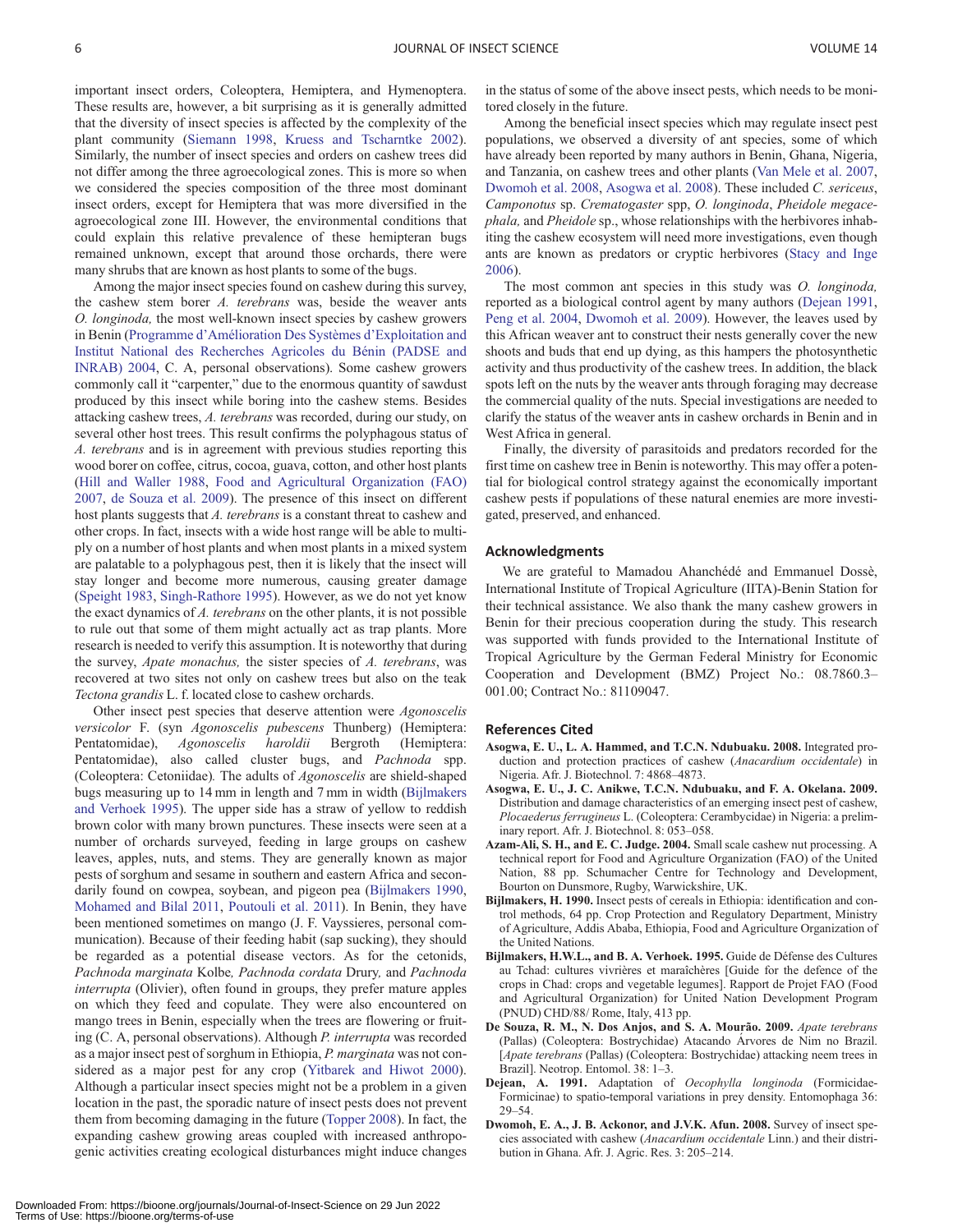- <span id="page-7-0"></span>Dwomoh, E. A., J.V.K. Afun, J. B. Ackonor, and V. N. Agene. 2009. Investigations on Oecophylla longinoda (Latreille) (Hymenoptera: Formicidae) as a biocontrol agent in the protection of cashew plantations. Pest Manage. Sci. 65: 41–46.
- Eguagie, W. E. 1972. Insects associated with cashew Anacardium occidentale in Nigeria. Cocoa Research Institute of Nigeria, Annual report 1971–1972, pp. 134–137. Ibadan-Oyo State, Nigeria.
- (FAO) Food and Agricultural Organization. 2007. Forest health and biosecurity papers. Overview of forest pests—Ghana. Working Paper FBS/16E, 17 pp. Forest Resources Development Service, Forest Management Division, Forestry Department. Food and Agricultural Organization (FAO), Rome, Italy.
- (FAO) Food and Agricultural Organization. 2010. Country-wise production of cashew nuts in 2010. [\(http://faostat.fao.org\)](http://faostat.fao.org) (accessed 21 June 2012).
- Hammed, L. A., J. C. Anikwe, and A. R. Adededji. 2008. Cashew nuts and production development in Nigeria. Am. Eurasian J. Sci. Res. 3: 54–61.
- Hill, D. S., and J. W. Waller. 1988. Pests and diseases of tropical crops, 432 pp. vol. 2, Longman, Field handbook of Pests and Diseases, London, United Kingdom.
- Joker, D. 2003. Information about cashew nut (Anacardium occidentale). Report compiled for Danida by Dorthe Joker, Danida Forest Seed Centre. ([http://www.hubrural.org/IMG/pdf/anacarde\\_danida.pdf](http://www.hubrural.org/IMG/pdf/anacarde_danida.pdf)) (accessed October 2012).
- Kruess A, and T. Tscharntke. 2002. Contrasting responses of plant and insect diversity to variation in grazing intensity. Biol. Conserv. 106: 293–302.
- Le Roux, P. 2000. Expertise du Programme Anacardier du volet filières Agricoles du Programme d'Amélioration Des Systèmes d'Exploitation (PADSE) dans les départements de l'Alibori, du Borgou, des Collines et du Zou. [Expertise of Cashew Programme derived from agricultural project industry in Alibori, Borgou, Collines and Zou districts]. Mission report, 44 pp. Cotonou, Benin.
- Lemaître P, P. Bediye, and H. Ahouadi. 2004. Diagnostic global de la filière anacarde au Bénin. [Overall diagnosis of the cashew sector in Benin] Ministère de l'Agriculture, de l'Elevage et de la Pêche (MAEP), Programme d'Amélioration Des Systèmes d'Exploitation (PADSE). Rapport final [Final report], 59 pp. Cotonou, Bénin.
- Martin, P. J., C. P. Topper, R. A. Bashiru, F. Boma, D. De Waal, H. C. Harries, L. J. Kasuga, N. Katanila, L. P. Kikola, R. Lamboll, et al. 1997. Cashew nut production in Tanzania: constraints and progress through integrated crop management. Crop Prot. 16: 5–14.
- McLaughlin, J., C. Balerdi, and C. Jonathan. 2008. Cashew-apple fruit growing in the Florida home landscape. Document HS1127; Series of the Horticultural Sciences Department, Florida Cooperative Extension Service, Institute of Food and Agricultural Sciences, University of Florida. [\(https://](https://edis.ifas.uflhttps://edis.ifas.ufl.edu/pdffiles/HS/HS37700.pdf) [edis.ifas.uflhttps://edis.ifas.ufl.edu/pdffiles/HS/HS37700.pdf\)](https://edis.ifas.uflhttps://edis.ifas.ufl.edu/pdffiles/HS/HS37700.pdf) (accessed June 2012).
- (MEPN) Ministère de l'Environement et de la Protection de la Nature/ (UNDP) United Nations Development Programme. 2008. Convention-Cadre des Nations Unies sur les changements climatiques-Programme d'Action National d'Adaptation aux changements climatiques du Bénin (PANA\_Benin). Rapport du Ministère de l'Environement et de la Protection de la Nature (MEPN), 81 pp.
- Mohamed, E. E., and A. F. Bilal. 2011. Distribution patterns and abundance of the dura andat, Agonoscelis pubescens and other pentatomids across habitat patches in the central clay plain of Sudan. Univ. Khartoum J. Agric. Sci. 19: 91–99.
- Omole, M. M. 1972. Insects associated with cashew A. occidentale in Nigeria. Annual report, pp. 134–137. Cocoa Research Institute of Nigeria (CRIN), Ibadan-Oyo State, Nigeria.
- (PADSE and INRAB) Programme d'Amélioration Des Systèmes d'Exploitation and Institut National des Recherches Agricoles du Bénin. 2004. Gestion des attaques du foreur de bois Apate terebrans (Pallas, 1772) dans les plantations d'anacardier au Bénin, fiche technique [Apate terebrans' attacks management in cashew orchards in Benin, technical paper], 26 pp. Cotonou, République du Bénin.
- Peng, R. K., K. Christian, and K. Gibb. 2004. Implementing ant technology in commercial cashew plantations. A report for the Rural Industries Research and Development Corporation (RIRDC), Australia, Publication No. W04/088, RIRDC Project No. UNT-5A, 72 pp. Australian Government/ Rural Industries Research and Development Corporation Level 1, AMA House 42 Macquarie Street BARTON ACT 2600 PO Box 4776 KINGSTON ACT 2604.
- Poutouli W, P. Silvie, and H. P. Alberlene. 2011. Phytophagous and predatory Heteroptera in West Africa. Handbook, 82 pp. Editions Quae, Versailles, France.
- (PPAB) Projet de Professionnalisation de l'Agriculture au Bénin. 2004. Le point sur la filière anacarde au Bénin. Projet d'appui institutionnel à la modernisation de l'agriculture familiale (Paimaf). [Focus on cashew sector in Benin. Institutional Support Project for the modernization of family farming]. Note d'information [Information note], No. 04/Cot/cs/35, 9 pp. Place de la conférence Nationale, Cotonou, République du Bénin.
- Pradeepkumar, T., J. B. Suma, and K. N. Satheesan. 2008. Plantation crops, pp. 453–765. In K. V. Peter (ed.), Management of horticultural crops. Horticultural Science Series 11. Jai Bharat Print Press, New Delhi, India.
- SAS Institute. 2009. Base SAS<sup>®</sup> 9.2 procedures guide. SAS Institute Inc., Cary, NC.
- Sedjro, M.M.A., and M. L. Sanni-Agata. 2002. Analyse du secteur de l'anacarde en République du Bénin: situation actuelle et perspective de développement. [Analysis of Cashew sector in Benin Republic: current situation and development prospect]. Rapport du Project [Project report] INT/W3/69, 38 pp. Centre du Commerce International CNUCED/OMC (CCI), Cotonou, Benin.
- Siemann, E. 1998. Experimental test of effects of plant productivity and diversity on grassland arthropod diversity. Ecology 79: 2057–2070.
- Singh-Rathore, M. P. 1995. Insect pests in agroforestry. Working paper no. 70. Report of GTZ fellowship, 73 pp. International Centre for Research in Agroforestry, Nairobi, Kenya.
- Speight, H. R. 1983. The potential of ecosystem management for pest control. Agric. Ecosyst. Environ. 10: 183–199.
- Stacy, M. P., and A. Inge. 2006. Biodiversity in tropical agro forests and the ecological role of ants and ant diversity in predatory function. Ecol. Entomol. 31: 369–377.
- Tandjiékpon, A. M. 2007. Appui au suivi des semenciers d'anacardier sélectionnés dans l'Atacora et la Donga pour la production de semences améliorées. [Support to monitoring of cashew seed selected in Atacora and Donga areas for the production of improved seeds] Rapport technique pour le Programme de Conservation et de gestion des ressources naturelles, 46 pp. Ministère de l'Agriculture de l'Elevage et de la Pêche (MAEP)/Ministère de l'Environnement et de Protection de la Nature (MEPN), Cotonou, République du Bénin.
- Tandjiékpon, A. M. 2010. Analysis of the Benin cashew sector value chain. African cashew initiative (ACi), 32 pp. GTZ International Fondation, Eschborn, Germany.
- Tandjiékpon, A. M., K. Teblekou, Z. J. Dah-Dovonon, K. N'djolossè, L. T. Adjahouinou, and J. S. Midigoyi. 2005. Mieux produire l'Anacarde au Bénin: référentiel technico-économique [The better way to produce cashew in Benin: technical and economic reference paper], 2ème edition, 63 pp. INRAB, Cotonou, Benin.
- Topper, C. 2008. Assessment of potentials for cashew upgrading in selected locations of Nasarawa and Kwara States, Nigeria. Report for the employment-oriented Private sector Development Programme (EoPSD) 44 pp. Germany Agency for Technical cooperation GTZ, UK.
- Topper, C. P., P. D. S. Caligari, M. Camara, S. Diaora, A. Djaha, F. Coulibaly, A. K. Asante, A. Boamah, E. A. Ayodele, and P. O. Adebola. 2001. Tree crop-programme: West Africa Regional Cashew Survey (covering the countries Guinea, Guinea Bissau, Côte d'Ivoire, Ghana and Nigeria), vol. 1, report number BHA 01109, 65 pp. UK.
- Trepko, P. 2003. La culture de l'anacardier dans la région de Bassila au Nord Bénin. Projet de Restauration des Ressources Forestières. Dossier technique, Bassila/Bénin. [The cultivation of cashew in Bassila's region, North-Benin. Restoration Project of forest resources. Technical file, Bassila-Benin], République du Bénin, Germany Agency for Technical cooperation (GTZ), 53 pp.
- Van Mele P, J. F. Vayssières, E. Van Tellingen, and J. Vroluks. 2007. Effects of an African weaver ant, Oecophylla longinoda, in controlling mango fruit flies (Diptera: Tephritidae) in Benin. J. Econ. Entomol. 100: 695–701.
- Yitbarek, W. H., and L. Hiwot. 2000. Yield loss assessment of sorghum chafer, Pachnoda interrupta (Coleoptera: Scarabaeidae), in Ethiopia, pp. 40–43. In Ministry of Agriculture (ed.), Proceedings of the workshop on the Development of Monitoring and Control Strategy against Sorghum Chafer, Pachnoda interrupta (Coleoptera: Scarabaeidae) in Ethiopia. Addis Ababa, Ethiopia.

Received 25 June 2013; accepted 15 July 2014.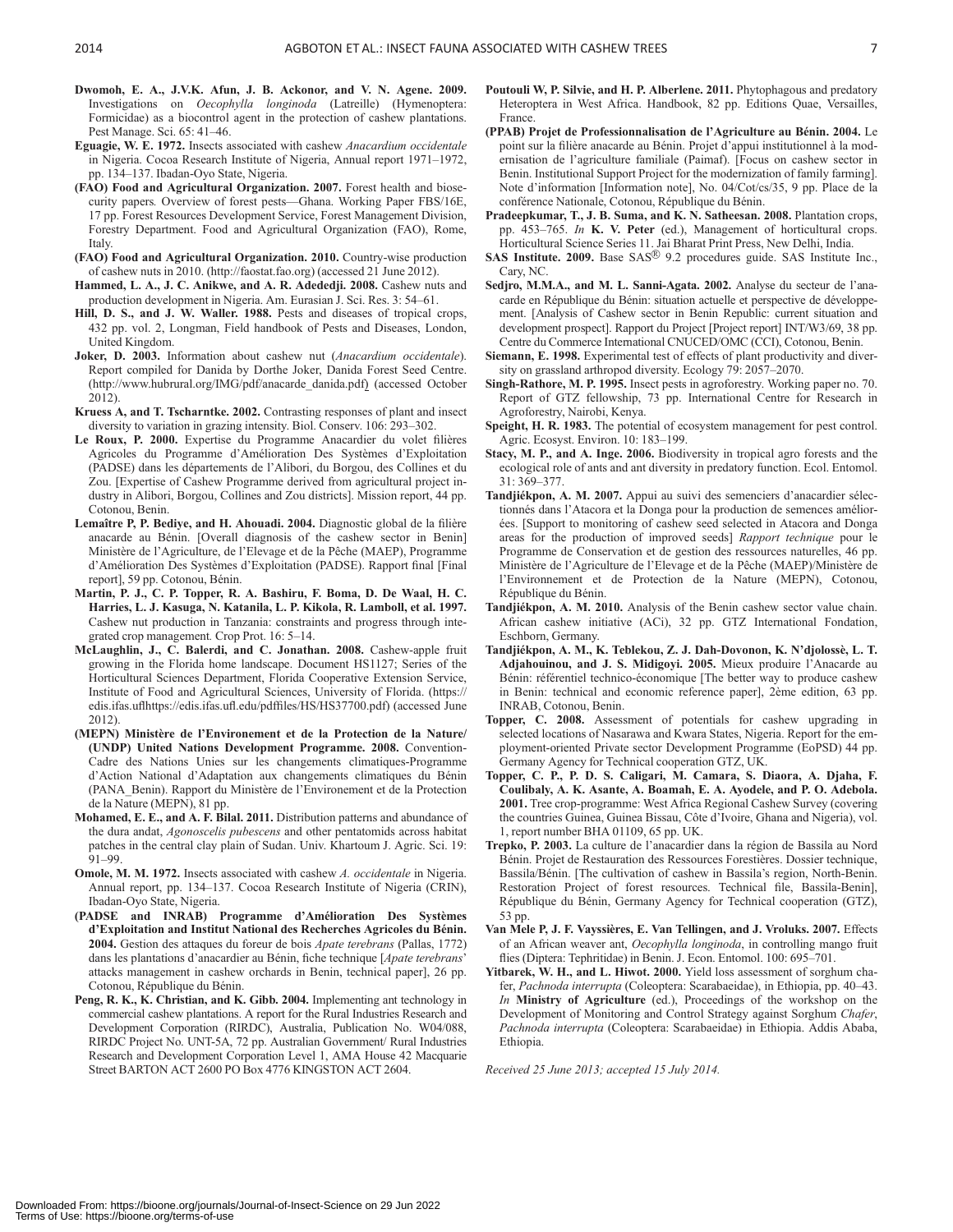÷

## <span id="page-8-0"></span>Appendix

| Order          | Family                     | <b>Species</b>                                                              | Agroecological zone/distribution |
|----------------|----------------------------|-----------------------------------------------------------------------------|----------------------------------|
| Coleoptera     |                            |                                                                             |                                  |
|                | Alleculidae<br>Anthribidae | Alogista serricorne Kolbe<br>Araecerus fasciculiatus (De Geer)              | $\vee$<br>$\vee$                 |
|                | Apionidae                  | Apion sp.                                                                   | III, IV, V                       |
|                |                            | Cylas punticollis Boheman                                                   | III, V                           |
|                | Attelabidae                | Piezotrachelus sp.<br>Parapoderus fuscicornis F.                            | III, IV, V<br>III, V             |
|                | Bostrichidae               | Apate monachus (F.)                                                         | III, V                           |
|                |                            | Apate terebrans Pallas<br>Sinoxylon transvaalense Lesne                     | III, IV, V<br>III, V,            |
|                |                            | Xyloperthella picea (Olivier)                                               | V                                |
|                | <b>Bruchidae</b>           | Callosobruchus maculatus F.                                                 | III, IV, V                       |
|                | <b>Buprestidae</b>         | Caryedon sp.<br>Sphenoptera sp.                                             | III, IV, V<br>III, IV, V         |
|                | Cerambycidae               | Analeptes trifasciata F.                                                    | V                                |
|                |                            | Ceroplesis aestuans guineensis Hintz<br>Coptops aedificator (F.)            | III, V<br>III, IV, V             |
|                |                            | Corus collaris Chevrolat                                                    | III, IV, V                       |
|                |                            | Niphona appendiculata Gerstäcker                                            | V                                |
|                |                            | Philematium festivum (F.)<br>Zographus regalis Brown                        | III, IV, V<br>III, IV, V         |
|                | Cetoniidae                 | Charadronota pectoralis Bainbridge                                          | III, IV, V                       |
|                |                            | Charadronota quadrisignata (Gory & Percheron)<br>Pachnoda marginata (Drury) | III, IV, V<br>III, IV, V         |
|                |                            | Pachnoda cordata (Drury)                                                    | III, IV, V                       |
|                |                            | Pachnoda sp.                                                                | III, IV, V                       |
|                | Chrysomelidae              | Uloptera burgeoni Bourgoin<br>Acrocrassis roseomarginata (Boheman)          | III, IV, V<br>III, IV            |
|                |                            | Asbecesta transversa Allard                                                 | III, IV, V                       |
|                |                            | Aspidimorpha dissentanea Boheman<br>Aspidimorpha sp.                        | III, V<br>III, V                 |
|                |                            | Aulacophora foveicollis (Lucas)                                             | III, V                           |
|                |                            | Buphonella nigroviolacea Allard<br>Cassida sp.                              | V<br>III, V                      |
|                |                            | Cryptocephalus sp.                                                          | III, V                           |
|                |                            | Gynandrophthalma sp.                                                        | III, IV, V                       |
|                |                            | Lema armata (F.)<br>Lema sp.                                                | III, V<br>III, IV, V             |
|                |                            | Medythia quaterna Fairmaire                                                 | III, IV, V                       |
|                |                            | Monolepta duplicata Sahlberg<br>Monolepta goldingi Bryant                   | III, IV, V<br>III, IV, V         |
|                |                            | Monolepta sp.                                                               | III, IV, V                       |
|                |                            | Ootheca mutabilis (Sahlberg)<br>Peploptera sp.                              | V<br>III, IV, V                  |
|                |                            | Syagrus calcaratus (F.)                                                     | III, IV, V                       |
|                | Coccinellidae              | Cheilomenes vicina (Mulsant)                                                | III, IV, V                       |
|                |                            | Exochomus troberti Mulsant<br>Scymnus sp.                                   | III, V<br>$\vee$                 |
|                | Curculionidae              | Alcidodes sp.                                                               | III, IV, V                       |
|                |                            | Hadromerus sagittarius Olivier<br>Lixus sp.                                 | $\vee$<br>III, IV, V             |
|                | Elateridae                 | Melanotus sp.                                                               | III, V                           |
|                | Histeridae                 | Atholus sp.<br>Teretrius sp.                                                | III, V<br>III, IV, V             |
|                | Lycidae                    | Lycus sinuatus Schoenherr                                                   | III, IV, V                       |
|                | Meloidae                   | Coryna hermanniae (F.)                                                      | V                                |
|                | Melyridae<br>Nitidulidae   | Melyris abdominalis (F.)<br>Carpophilus dimidiatus (F.)                     | III, IV, V<br>V                  |
|                |                            | Carpophilus hemipterus (L.)                                                 | III, IV, V                       |
|                | Scarabaeidae               | Trochalus sp.                                                               | III, V                           |
|                | Staphylinidae              | Paederus sabaeus Erichson                                                   | III, IV, V                       |
|                | Tenebrionidae              | Endustomus senegalensis (Laporte)<br>Heterotarsus bogosicus Marseul         | III, IV, V<br>V                  |
|                |                            | Luprops sp.                                                                 | III, V                           |
|                |                            | Lagria cuprina Thomson                                                      | III, IV, V                       |
| Dermaptera     |                            | Paramarygmus curvipes Gebien                                                | III, IV, V                       |
|                | Forficulidae               | Diaperasticus erythrocephalus (Olivier)                                     | III, V                           |
| <b>Diptera</b> | Asilidae                   | Ommatius sp.                                                                | III, IV, V                       |
|                | Calliphoridae              | Chrysomya sp.                                                               | III, V                           |

Annex 1. Insect species associated with cashew trees; orders, families, species, agroecological zone/distribution in Benin (2009-2010)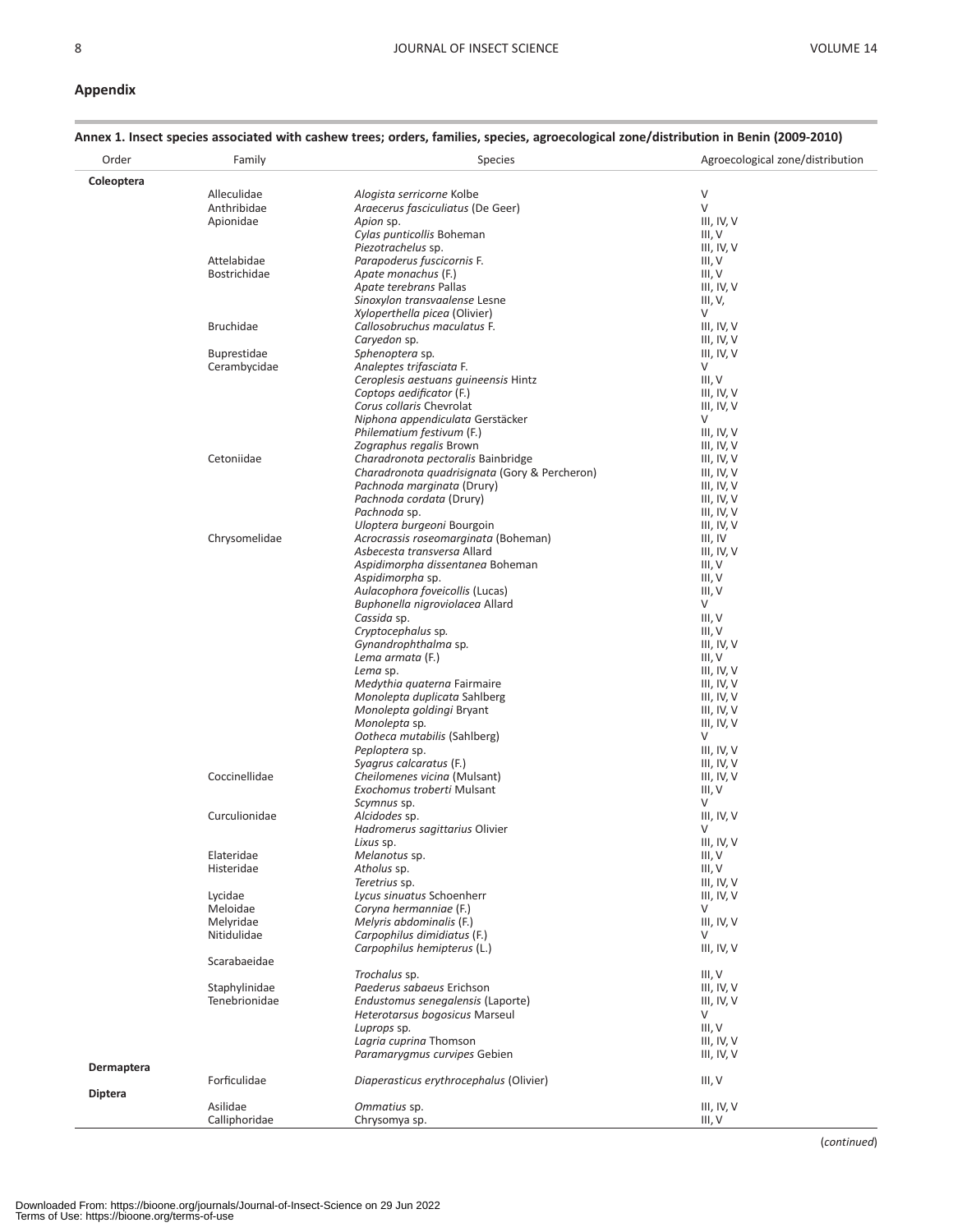п

| Annex 1. Continued<br>Order | Family          | <b>Species</b>                                                | Agroecological zone/distribution |
|-----------------------------|-----------------|---------------------------------------------------------------|----------------------------------|
|                             | Diopsidae       | Diopsis apicalis Dalman                                       | III, V                           |
|                             |                 | Diopsis sp.                                                   | III, IV, V                       |
|                             | Micropezidae    | Mimegralla tessmanni Enderlein                                | V                                |
|                             | Muscidae        | Lucilia sp.                                                   | III, IV V                        |
|                             | Platystomatidae | Paryphodes tigrinus Enderlein                                 | V                                |
|                             |                 | Peltacanthina sp.                                             | V                                |
|                             |                 | Plagiostenopterina westermanni Hendel                         | $\vee$                           |
|                             | Smuliidae       | Rivellia sp.<br>Simulium sp.                                  | III, IV, V                       |
|                             | Stratiomyidae   | Hermetia pennicornis Bezzi                                    | III, V<br>V                      |
|                             |                 | Hermetia sp.                                                  | V                                |
|                             |                 | Sternobrithes sp.                                             | III, V,                          |
|                             | Syrphidae       | Graptomyza sp.                                                | V                                |
|                             |                 | Ischiodon aegyptius (Wiedemann)                               | III, V                           |
|                             |                 | Paragus sp.                                                   | III, V                           |
|                             | Tabanidae       | Chrysops sp.                                                  | V                                |
|                             |                 | Tabanus sp.                                                   | III, IV, V                       |
|                             | Tephritidae     | Bactrocera cucurbitae (Coquillett)                            | V                                |
|                             |                 | Bactrocera invadens Drew et al.                               | III, IV, V                       |
|                             |                 | Dacus sp.                                                     | V<br>III, V                      |
|                             |                 | Dacus vertebratus Bezzi<br>Leucotaeniella guttipennis Bezzi   | III, IV, V                       |
|                             |                 | Perilampsis sp.                                               | III, IV, V                       |
| Hemiptera                   |                 |                                                               |                                  |
|                             | Alydidae        | Mirperus jaculus Thunberg                                     | III, IV, V                       |
|                             |                 | Mirperus sp.                                                  | V                                |
|                             |                 | Stenocoris southwoodi Ahmad                                   | III, IV, V                       |
|                             |                 | Tupalus fasciatus (Dallas)                                    | III, IV, V                       |
|                             |                 | Tenosius proletarius Schaum                                   | III, IV, V                       |
|                             | Aphrophoridae   | Poophilus sp.                                                 | V                                |
|                             |                 | Ptyelus sp.                                                   | V                                |
|                             | Berytidae       | Coelidia sp.                                                  | III, V                           |
|                             | Cicadellidae    | Nephotetix sp.                                                | V                                |
|                             | Coreidae        | Acanthocoris collarti Schouteden<br>Anoplocnemis curvipes F.  | III, V<br>III, IV, V             |
|                             |                 | Anoplocnemis tristator F.                                     | III, IV, V                       |
|                             |                 | Clavigralla shadabi Dolling                                   | III, IV, V                       |
|                             |                 | Clavigralla tomentosicollis Stål                              | III, IV, V                       |
|                             |                 | Cletus fuscescens Walker                                      | III, IV, V                       |
|                             |                 | Cletus pronus Berger                                          | III, V                           |
|                             |                 | Cletus sp.                                                    | III, IV, V                       |
|                             |                 | Leptoglossus australis F.                                     | III, IV, V                       |
|                             |                 | Myla sp.                                                      | III, IV, V                       |
|                             |                 | Pephricus pellucida (Westwood)                                | III, IV. V                       |
|                             | Derbidae        | Pseudotheraptus devastans Distant                             | III, IV, V                       |
|                             |                 | Proutista fritillaris Boheman<br>Proutista sp.                | III, V<br>III, IV, V             |
|                             | Lygaeidae       | Aspilocoryphus fasciativentris Stål                           | III, IV, V                       |
|                             |                 | Oxycarenus hyalinipennis (Costa)                              | $\vee$                           |
|                             |                 | Oxycarenus sp.                                                | III, IV, V                       |
|                             |                 | Dieuches albostriatus F.                                      | V                                |
|                             |                 | Dieuches sp.                                                  | III, IV, V                       |
|                             |                 | Graptostethus servus F.                                       | III, V                           |
|                             |                 | Paromius paraclypeatus Scudder                                | III, IV, V                       |
|                             |                 | Spilostethus furculus (Heinrich-Schaeffer)                    | V                                |
|                             |                 | Spilostethus rivularis Germar                                 | III, V                           |
|                             |                 | Spilostethus sp.                                              | III, V                           |
|                             |                 | Stalagmostethus lagonensis Distant                            | III, V                           |
|                             | Miridae         | Helopeltis anacardii Miller<br>Helopeltis schoutedeni Reuter  | III, V<br>III, IV, V             |
|                             |                 | Proboscidocoris sp.                                           | III, IV, V                       |
|                             | Pentatomidae    | Acoloba lanceolata (F.)                                       | III, V                           |
|                             |                 | Acrosternum acutum (Dallas)                                   | III, V                           |
|                             |                 | Aeliomorpha griseoflava (Stål)                                | III, V,                          |
|                             |                 | Afrius purpureus (Westwood)                                   | III, IV, V                       |
|                             |                 | Agonoscelis haroldi Bergroth                                  | III, IV, V                       |
|                             |                 | Agonoscelis versicolor (F.)                                   | III, IV, V                       |
|                             |                 | Aspavia acuminata Montandon                                   | III, IV, V                       |
|                             |                 | Aspavia armigera (F.)                                         | V                                |
|                             |                 | Aspavia sp.                                                   | III, IV, V                       |
|                             |                 | Atelocera raptoria Germar                                     | III, IV, V                       |
|                             |                 | Atelocera spinulosa (Palisot de Beauvois)                     | III, IV, V                       |
|                             |                 | Bathycoelia horvathi Schouteden<br>Boerias ventralis (Dallas) | III, V                           |
|                             |                 | Carbula marginella (Thunberg)                                 | III, IV, V                       |
|                             |                 | Carbula sp.                                                   | III, IV, V<br>V                  |
|                             |                 |                                                               |                                  |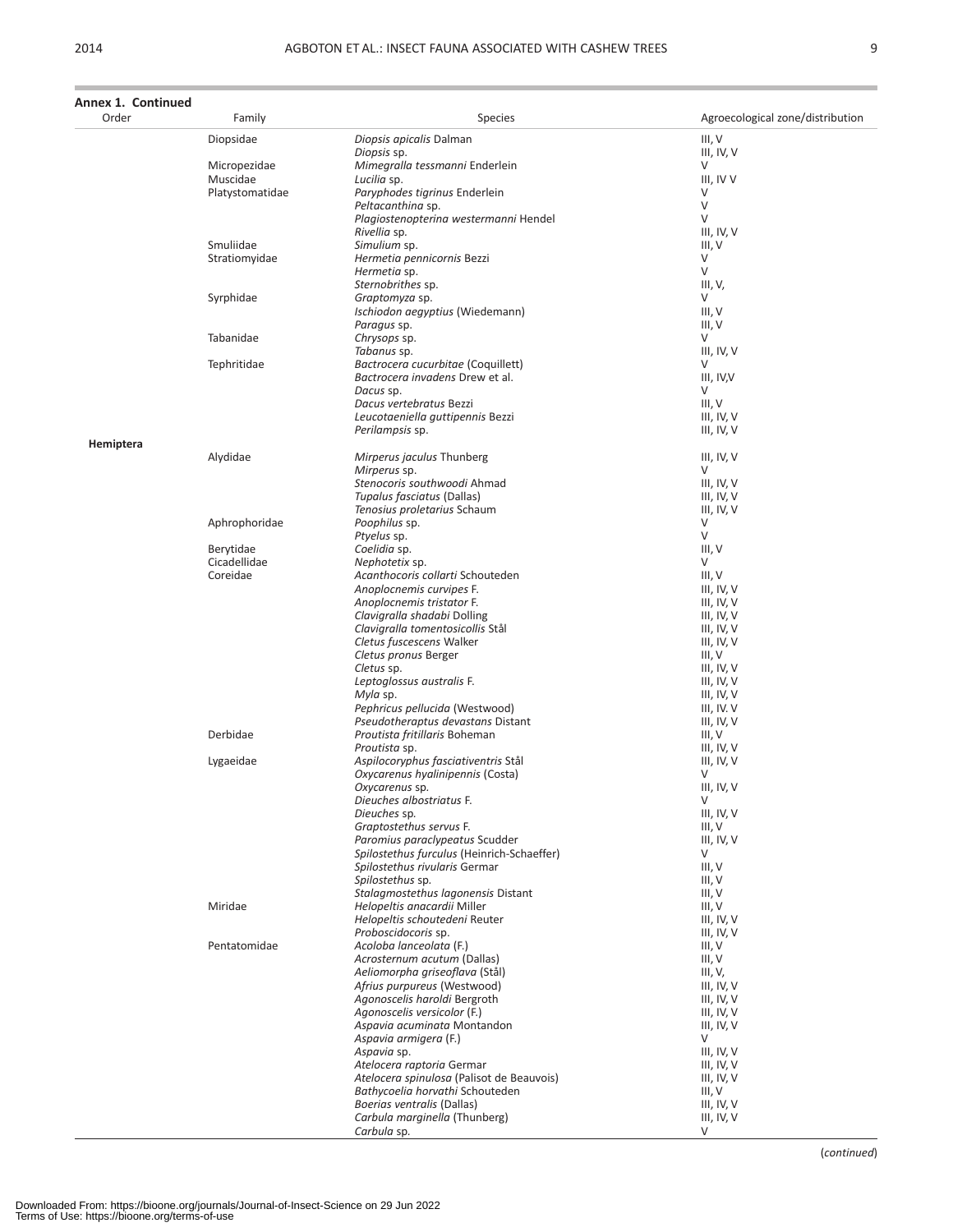п

| <b>Annex 1. Continued</b> |                           |                                                                   |                                  |
|---------------------------|---------------------------|-------------------------------------------------------------------|----------------------------------|
| Order                     | Family                    | <b>Species</b>                                                    | Agroecological zone/distribution |
|                           |                           | Cyptocoris lundii (F.)                                            | V                                |
|                           |                           | Damarius splendidulus F.                                          | V                                |
|                           |                           | Diploxys floweri Distant                                          | III, V                           |
|                           |                           | Durmia fei blackae (Villiers)                                     | III, IV, V                       |
|                           |                           | Dymantis plana (F.)                                               | III, V                           |
|                           |                           | Eysarcoris sp.                                                    | III, V                           |
|                           |                           | Macrima sp.<br>Macrorhaphis acuta Dallas                          | V<br>V                           |
|                           |                           | Myrochea aculeata (Westwood)                                      | III, V                           |
|                           |                           | Nezara viridula (L.)                                              | III, IV, V                       |
|                           |                           | Piezodorus pallescens (Germar)                                    | III, IV, V                       |
|                           |                           | Piezodorus rubrofasciatus (F.)                                    | III, V                           |
|                           |                           | Planopsis sp.                                                     | III, V                           |
|                           |                           | Platynopus septemdecimmaculatus (Palisot de Beauvois)             | V                                |
|                           |                           | Plautia elegans Linnavuori<br>Tessaratoma? afzelii (Stål)         | III, V<br>III, IV, V             |
|                           | Plataspidae               | Brachyplatys testudonigra De Geer                                 | III, V                           |
|                           |                           | Coptosoma nubila (Germar)                                         | V                                |
|                           |                           | Coptosoma sp.                                                     | III, IV, V                       |
|                           | Pyrrhocoridae             | Dysdercus voelkeri Schmidt                                        | III, IV, V                       |
|                           |                           | Dysdercus sp.                                                     | III, IV, V                       |
|                           | Reduviidae                | Acanthaspis vidua Stål                                            | III, V                           |
|                           |                           | Cosmolestes pictus Klug<br>Endochus binotatus Bergroth            | III, V<br>III, V                 |
|                           |                           | Harpagocoris katangae fasciatus Villiers                          | III, V                           |
|                           |                           | Lopodytes armatus Villiers                                        | V                                |
|                           |                           | Nagusta praecatoria F.                                            | III, IV, V                       |
|                           |                           | Peprius nodulipes (Signoret)                                      | III, V                           |
|                           |                           | Platynopus parvus Distant                                         | V                                |
|                           |                           | Rhaphidosoma truncatum Jeannel<br>Rhynocoris albopilosus Signoret | III, IV, V<br>III, IV, V         |
|                           |                           | Tribelocephala tristis Breddin                                    | V                                |
|                           |                           | Vadimon comedo Bergroth                                           | III, V                           |
|                           |                           | Vestula lineaticeps (Signoret)                                    | V                                |
|                           |                           | Vestula sp.                                                       | V                                |
|                           | Rhopalidae                | Leptocoris hexophthalma (Thunberg)                                | III, IV, V                       |
|                           | Scutelleridae             | Sphaerocoris annulus (F.)                                         | III, IV, V                       |
|                           | Tingidae                  | Steganocerus multipunctatus Thunberg<br>Ammianus sp.              | III, V<br>III, V                 |
|                           | Coccidae                  | Saissetia sp.                                                     | III, V                           |
|                           | Aphididae                 | Melanaphis sacchari (Zehntner)                                    | III, IV, V                       |
|                           |                           | Toxoptera odinae (van der Goot)                                   | V                                |
|                           |                           |                                                                   |                                  |
| Hymenoptera               | Apidae                    | Meliponula bocandei (Spinola)                                     | V                                |
|                           |                           | Meliponula togoensis (Stadelman)                                  | III, IV, V                       |
|                           |                           | Meliponula sp.                                                    | III, IV, V                       |
|                           |                           | Apis mellifera andersonii Latreille                               | III, IV, V                       |
|                           | <b>Braconidae</b>         | Aleiodes sp.                                                      | III, IV, V                       |
|                           |                           | Apanteles sp.                                                     | III, IV, V                       |
|                           |                           | Ascogaster sp.                                                    | III, IV, V<br>III, V             |
|                           |                           | Bracon sp.<br>Braunsia sp.                                        | III, V                           |
|                           |                           | Bassus sp.                                                        | III, IV, V                       |
|                           |                           | Chelonus sp.                                                      | III, IV, V                       |
|                           |                           | Iphiaulax rubrinervis Cameron                                     | III, V                           |
|                           |                           | Iphiaulax sp.                                                     | III, IV, V                       |
|                           |                           | Phanerotoma sp.                                                   | III, IV, V                       |
|                           |                           | Spathius sp.<br>Trathala sp.                                      | V<br>III, IV, V                  |
|                           | Chalcididae               | Antrocephalus sp.                                                 | III, IV, V                       |
|                           |                           | Brachymeria sp.                                                   | III, IV, V                       |
|                           |                           | Epitranus sp.                                                     | V                                |
|                           | Crabronidae               | Dasyproctus bipunctatus Lepeletier & Brullé                       | III, IV V                        |
|                           |                           | Dasyproctus sp.                                                   | III, IV, V                       |
|                           | Eumenidae                 | Rhynchium sp.                                                     | V                                |
|                           |                           | Synagris sp.                                                      | III, V                           |
|                           | Eupelmidae                | Anastatus sp.                                                     | III, IV, V                       |
|                           | Eurytomidae<br>Formicidae | Eurytoma sp.<br>Camponotus sericeus (F.)                          | V<br>III, IV, V                  |
|                           |                           | Camponotus spp.                                                   | III, IV, V                       |
|                           |                           | Cataulacus sp.                                                    | III, IV, V                       |
|                           |                           | Crematogaster sp.                                                 | III, IV, V                       |
|                           |                           | Dorylus nigricans Illiger                                         | V                                |
|                           |                           | Lepisiota sp.                                                     | III, IV, V                       |